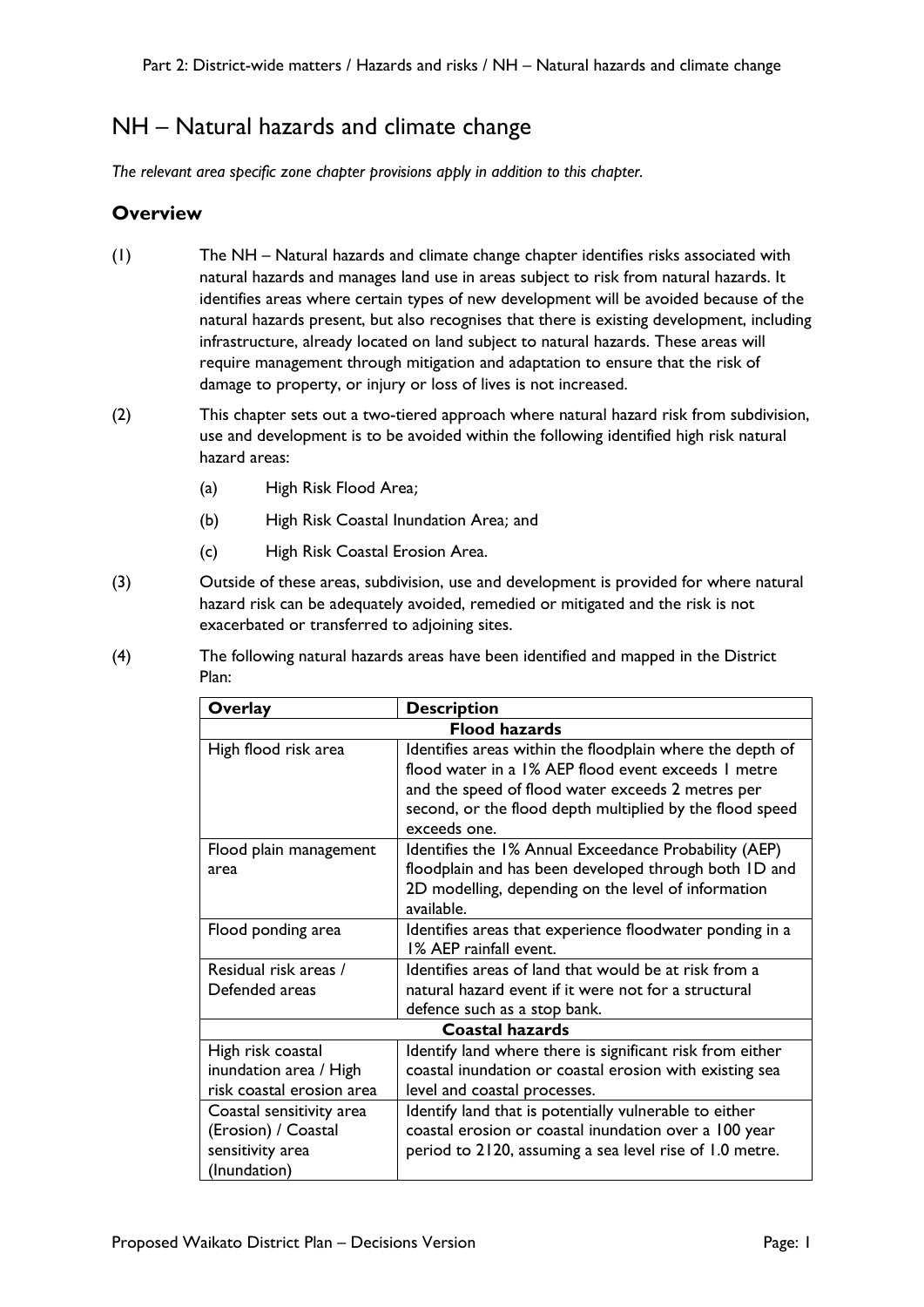| Subsidence risk                               |                                                                                             |  |
|-----------------------------------------------|---------------------------------------------------------------------------------------------|--|
|                                               | $\mid$ Mine subsidence risk area $\mid$ Identifies an area where subsidence has occurred at |  |
| Huntly due to former underground coal mining. |                                                                                             |  |

## **Objectives**

**NH-OI** High risk natural hazards areas.

> In an identified high risk natural hazards area, the risks associated with natural hazards on people, property and infrastructure from subdivision, use and development of land are avoided.

**NH-O2** Areas at risk from natural hazards.

> Subdivision, use and development within areas at risk from natural hazards are managed so that natural hazard risks on people, property and infrastructure are avoided, remedied or mitigated.

 $NH-O3$ Awareness of natural hazard risks.

Ensure communities respond effectively and efficiently to natural hazards.

 $NH$ - $O$ 4 Climate change.

Communities are well-prepared to adapt to the effects of climate change.

## **Policies**

- NH-P1 New development in areas at high risk from natural hazards.
- (1) Avoid subdivision, use and new development in the following high risk natural hazard areas:
	- (a) High risk flood area;
	- (b) High risk coastal inundation area;
	- (c) High risk coastal erosion area,

where there is an increase in risk to people and property.

NH-P2 Changes to existing land use activities and development in areas at high risk from natural hazards.

> In areas of High risk flood, High risk coastal erosion and High risk coastal inundation, ensure that when changes to existing land use activities and development occur, a range of risk reduction options are assessed, and development that would increase risk to people's safety, well-being and property is avoided.

NH-P3 Small scale non-habitable structures in areas subject to high risk from natural hazards.

Enable small scale accessory and farm buildings to be located within areas at high risk from natural hazards, including High risk flood, High risk coastal inundation and High risk coastal erosion, provided the risks to people, property and the environment beyond the site are managed to acceptable levels.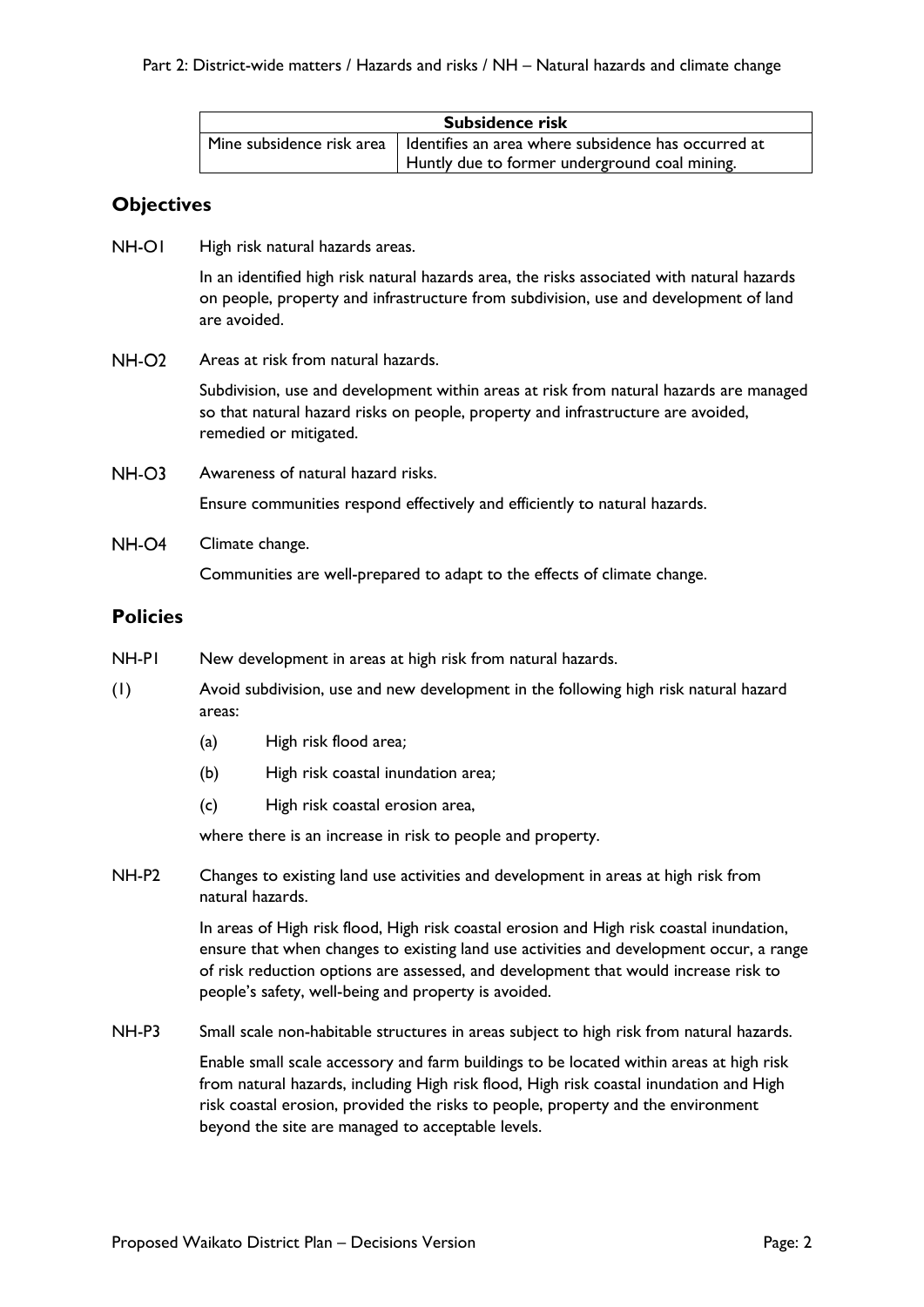NH-P4 New emergency services and hospitals in areas at significant high risk from natural hazards.

> Avoid locating new emergency service facilities and hospitals in areas which are at high risk from natural hazards, including High risk flood, High risk coastal inundation and High risk coastal erosion, unless, considering engineering and technical constraints or functional and operational requirements, they cannot be reasonably located elsewhere and will not increase the risk to or vulnerability of people or communities.

- NH-P5 New and upgrading of infrastructure and utilities in areas subject to high risk from natural hazards.
- (1) Enable the construction of new infrastructure, utilities and ancillary activities and upgrading of existing infrastructure and utilities, in areas at high risk from natural hazards, including High risk flood, High risk coastal inundation and High risk coastal erosion areas only where:
	- (a) The infrastructure and utilities are technically, functionally or operationally required to locate in areas subject to natural hazards, or it is not reasonably practicable to be located elsewhere; and
	- (b) Any increased risks to people, property and the environment are mitigated to the extent practicable; and
	- (c) The infrastructure and utilities are designed, maintained and managed, including provision of hazard mitigation works where appropriate, to function to the extent practicable during and after natural hazard events.
- NH-P6 Existing infrastructure and utilities in all areas subject to natural hazards.

Provide for the operation, maintenance and minor upgrading of existing infrastructure and utilities in all areas subject to natural hazards.

- NH-P7 Managing natural hazard risk generally.
- (1) Outside of high risk natural hazard areas, provide for subdivision, use and development where:
	- (a) Natural hazard risk has been appropriately identified and assessed;
	- (b) The risk can be adequately avoided, remedied or mitigated;
	- (c) The risk does not transfer to adjoining sites; and
	- (d) The risk is not exacerbated.
- NH-P8 Protection from risks of coastal hazards.

Recognise the importance of natural features and buffers, and soft hazard protection works, and prefer them wherever practicable over hard protection structures, where new hazard mitigation measures and/or works are required to protect people, property infrastructure and the environment from the risks of coastal hazards.

- NH-P9 Limitations on hard protection works for coastal hazard mitigation.
- (1) Ensure that where hard protection structures and works are proposed to protect existing development on public or privately−owned land from coastal hazards that the following is achieved: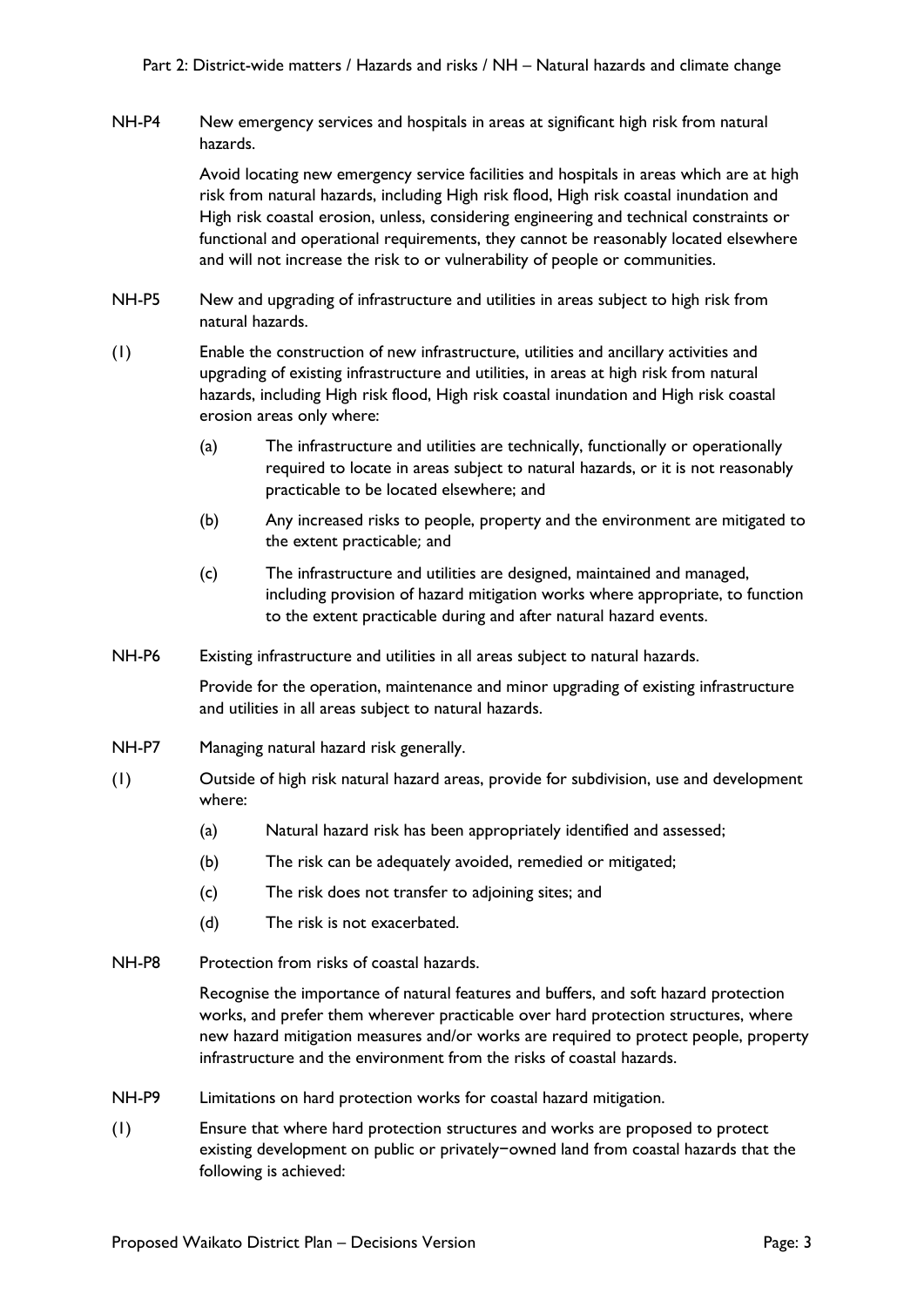- (a) The structures have primarily a public and/or environmental benefit when located on public land;
- (b) The structures are effective considering a range of coastal hazard events including the effects of climate change and the activities or development they are designed to protect;
- (c) The economic, social and environmental benefits outweigh costs;
- (d) Risk to people, property, infrastructure, the natural environment, historic heritage or Sites and Areas of Significance to Maaori is not transferred or increased;
- (e) Structures are located as far landward as practicable; and
- (f) Public access both to and along the coastal area and to the coastal marine area are provided for where the structure is located on public land
- (2) Ensure that when new hard protection structures are to be located in an area where an adaptive management strategy has been prepared to manage coastal hazards, they are consistent with that strategy.
- (3) Where adaptive management strategies have been prepared, plan change or resource consent processes should have regard to these strategies.
- NH-P10 Natural features and buffers providing natural hazard protection.
- (1) Protect, maintain and, where appropriate, enhance the integrity of natural features and buffers which provide a natural defence against the effects of natural hazards and sea level rise, including natural ponding areas, coastal dunes, intertidal areas, wetlands, waterbody margins, riparian/coastal vegetation and floodways.
- (2) Enable natural systems to adapt and respond to natural coastal processes including the effects of climate change.
- NH-P11 Areas defended by stopbanks adjacent to the Waikato River.
- (1) Control subdivision, use and development in areas identified as Defended Areas adjacent to the Waikato River by:
	- (a) Assessing the potential risk of overtopping or structural failure of the stopbanks, and overwhelming of associated flood protection structures, before subdivision, use and development occurs; and
	- (b) Requiring that consideration be given to appropriate mitigation to reduce any residual risk identified to acceptable levels; and
	- (c) Ensuring that any residual risk is not transferred to neighbouring sites; and
	- (d) Recognising the functional needs and operational needs of the National Grid.
- (2) Specify minimum setbacks for buildings and earthworks from stopbanks to:
	- (a) Protect the structural integrity of the stopbanks; and
	- (b) Provide a buffer to reduce the potential risk to life and damage to property from deep and fast-flowing flood waters in the event of a breach.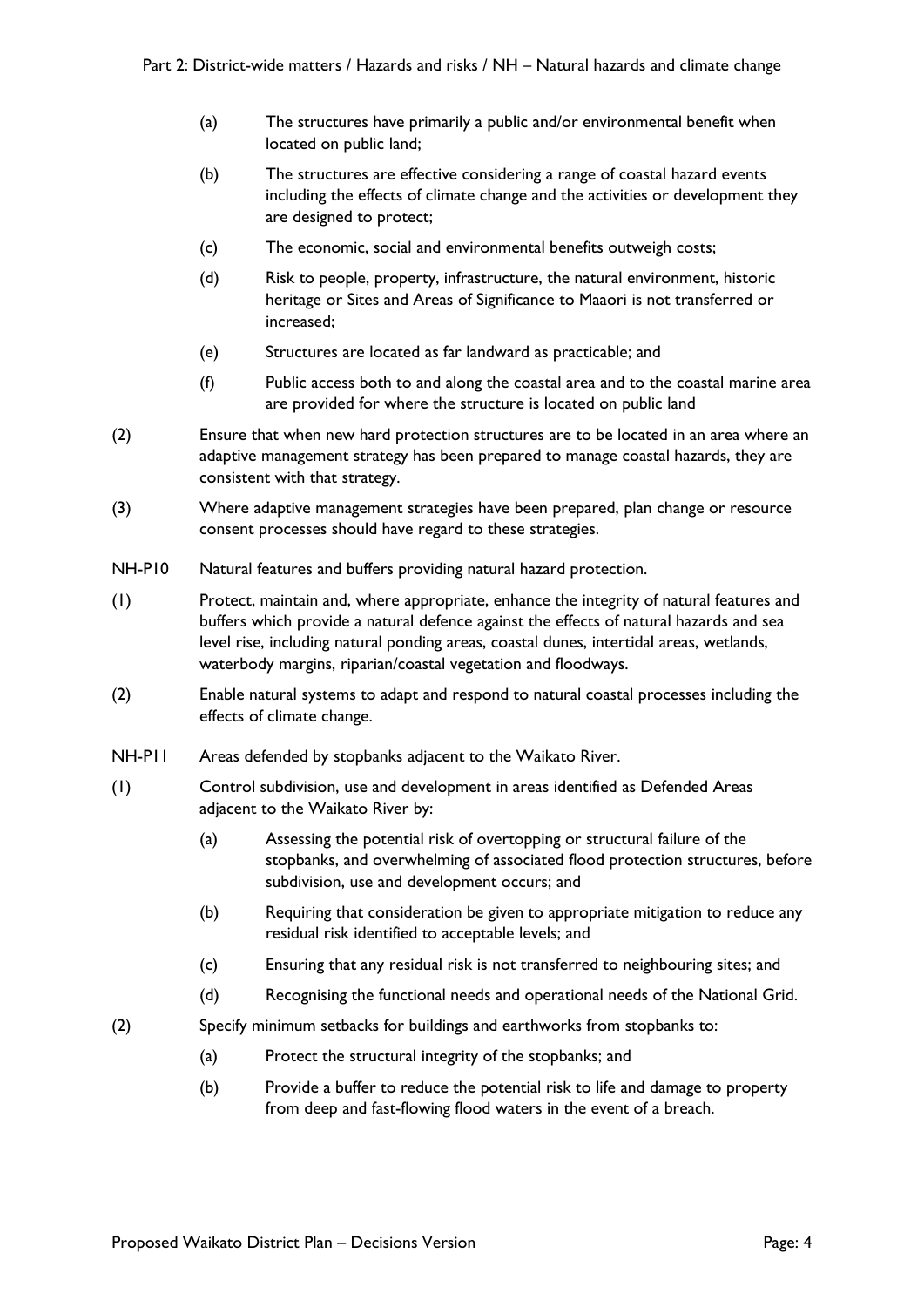NH-P12 New development that creates demand for new protection structures and works.

Avoid locating new subdivision, use and development in High risk flood, High risk coastal inundation and High risk coastal erosion areas where a demand or need for new structural protection works will be required to reduce the risk from natural hazards to acceptable levels.

- NH-P13 Reduce potential for flood damage to buildings located on the floodplains and flood ponding areas.
- (1) Reduce the potential for flood damage to buildings located on floodplains and flood ponding areas by ensuring that the minimum floor level of building development is above the design flood levels/ponding levels in a 1% AEP flood event, plus an allowance for freeboard, unless:
	- (a) The building is of a type that is not likely to suffer material damage during a flood; or
	- (b) The building is a small-scale addition to an existing building; or
	- (c) The risk from flooding is otherwise avoided, remedied or mitigated.
- NH-P14 Control filling of land within the 1% AEP floodplain and flood ponding areas.

Control filling of land within the 1% AEP floodplain and flood ponding areas to ensure that the potential adverse effects on flood storage capacity, overland flows, run-off volumes on surrounding properties or infrastructure, are avoided or mitigated.

- NH-P15 Managing flood hazards through integrated catchment management.
- (1) Manage flood hazards by requiring new subdivision and development within floodplains, flood ponding areas and overland flow paths to adopt integrated catchment plan-based management methods which:
	- (a) Maintain the function of natural floodplains, wetlands and ponding areas including flood storage capacity; and
	- (b) Retain the function and capacity of overland flow paths to convey stormwater run-off; and
	- (c) Do not transfer or increase risk elsewhere within the catchment; and
	- (d) Promote best practice stormwater management with reference to the Waikato Stormwater Management Guideline and the Regional Infrastructure Technical Specifications (RITS); and
	- (e) Minimise impervious surfaces.
- NH-P16 Development in the coastal sensitivity areas.
- (1) In coastal sensitive areas, control subdivision, use and development by ensuring that the subdivision, use and development is:
	- (a) Supported by a detailed site specific risk assessment, which includes measures to address the effects of climate change; and
	- (b) Designed, constructed and located to minimise the level or risk to people, property and the environment.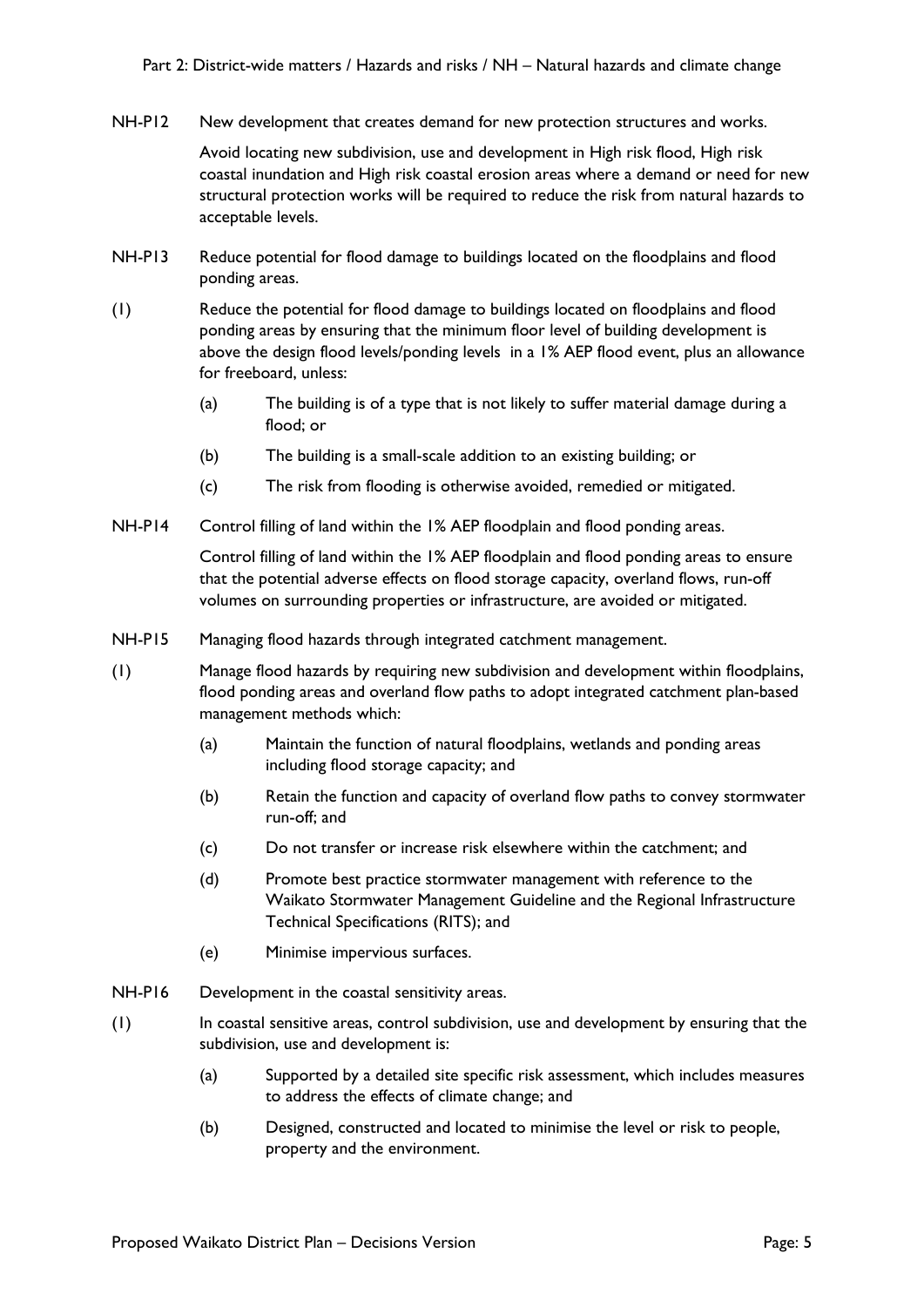NH-P17 Setbacks from the coast.

Avoid increasing the risk from coastal hazards by requiring new built development to be set back from the coastal edge, unless there is a functional or operational need for facilities to be located at or near the coast.

- NH-P18 Residential development and subdivision potentially subject to fire risk.
- (1) In areas assessed or identified as being potentially subject to elevated fire risk, ensure that an appropriate design and layout, including a buffer area or setback, is provided around for new residential subdivision and development, and the following matters are considered:
	- (a) Access for emergency service vehicles;
	- (b) Provision of and access to emergency firefighting water supply;
	- (c) Separation and management of vegetation (with regard to slope, aspect, management regimes and use of less flammable vegetation); and
	- (d) The design and materials of any buildings.
- NH-P19 Development on land subject to instability or subsidence.

Avoid locating new subdivision, use and development, including rezoning, on land assessed as being subject to, or likely to be subject to, instability or subsidence, unless appropriate mitigation is provided and the activity does not increase the risk to people, property or infrastructure.

- NH-P20 Development of land in the Mine subsidence risk area
- (1) On land identified within the Mine subsidence risk area, ensure that:
	- (a) An assessment by an appropriately qualified engineer occurs before subdivision, use or development takes place to confirm that the land is suitable for development; and
	- (b) Buildings are designed and constructed, and uses appropriate materials, to effectively minimise the risk of damage to the buildings from ground subsidence.
- NH-P21 Stormwater management in areas subject to risk of land instability or subsidence.
- (1) Avoid discharge of stormwater directly to ground on land that is potentially at risk of land instability or subsidence unless:
	- (a) An assessment has been undertaken by an appropriately qualified geotechnical specialist, indicating that the site is suitable for the proposed discharges; and
	- (b) Any adverse effects on the site and receiving environment can be appropriately mitigated.
- NH-P22 Liquefaction susceptible land risk assessment.
- (1) On land assessed as potentially susceptible to liquefaction, ensure that:
	- (a) An assessment by a geotechnical specialist occurs before new subdivision, use or development takes place; and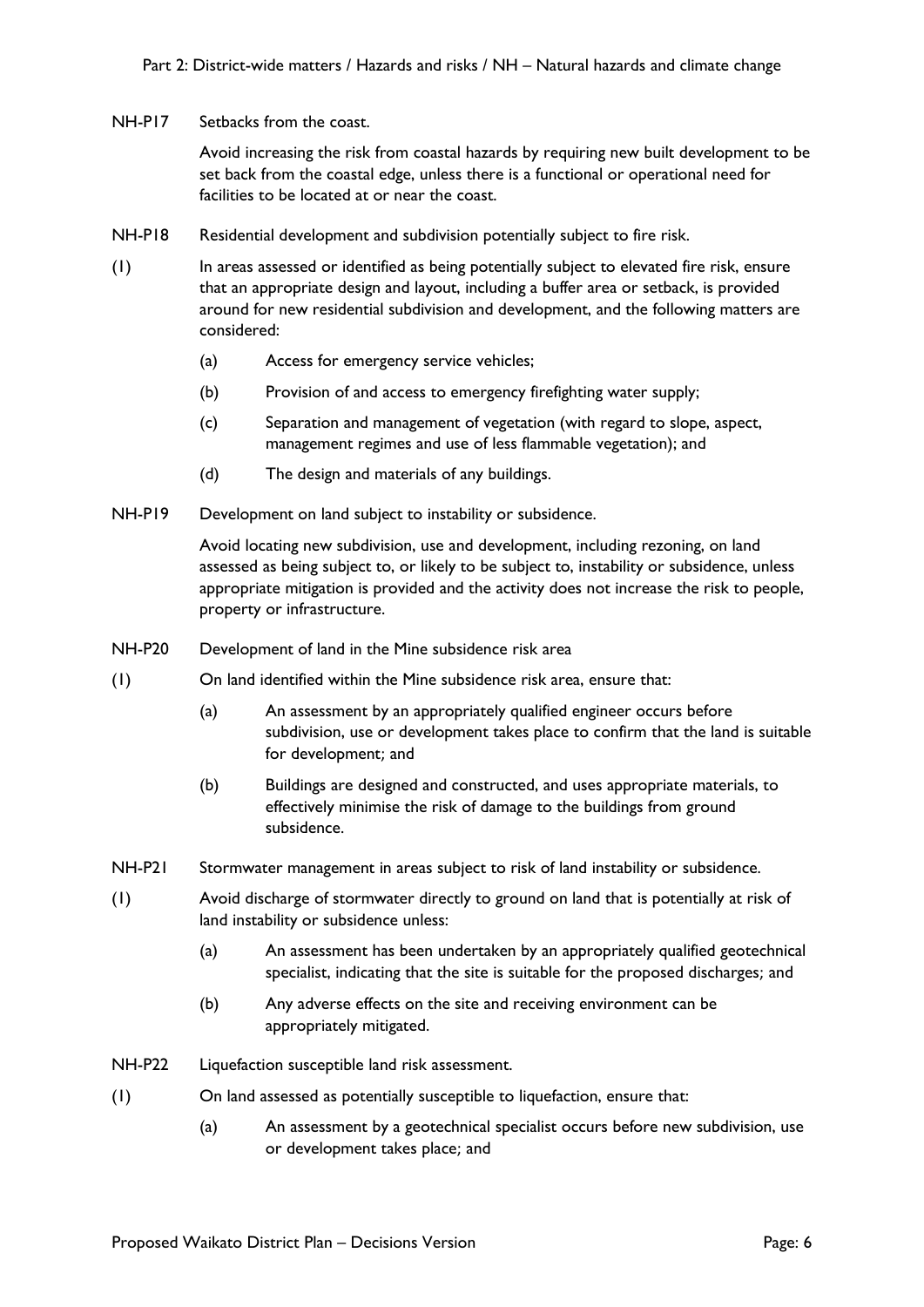- (b) The level of assessment reflects the type and scale of the subdivision, use or development and the overall vulnerability of the activity to the effects of liquefaction; and
- (c) The assessment confirms that the land is suitable for the proposed development.
- NH-P23 Control activities on land susceptible to damage from liquefaction

Control subdivision, use and development on land assessed as being susceptible to liquefaction induced ground damage, to ensure that appropriate mitigation is provided so that the level of risk to people, property, infrastructure.

- NH-P24 Natural hazard risk information.
- (1) Enable people to be informed and have access to information on the natural hazards affecting their properties and surrounding area, including through:
	- (a) Provision of Land Information Memoranda;
	- (b) Natural hazard technical information, including the projected effects of climate change, risk registers and mapping on the Council's website, the Waikato Regional Council Hazards Portal, this district plan and accompanying planning maps;
	- (c) Education, provision of information and community engagement; and
	- (d) Alignment with the work of other agencies including iwi and the Waikato Regional Council.
- NH-P25 Awareness of Community Response Plans.

Improve response to and recovery from natural hazard events by encouraging community awareness and use of information and methods contained in Community Response Plans.

- NH-P26 Effects of climate change on new subdivision and development.
- (1) Ensure that adequate allowances are made for the projected effects of climate change in the design and location of new subdivision and development including new urban zoning throughout the District, including undertaking assessments where relevant that provide for:
	- (a) The projected increase in rainfall intensity, as determined by national guidance, assuming a temperature increase of not less than 2.3˚C by 2120;
	- (b) The projected increase in sea level, where relevant, as determined by national guidance and the best available information, but being not less than 1m by 2120;
	- (c) In respect to new urban zoning, stress testing under the RCP 8.5 scenario for rainfall<sup>[1](#page-6-0)</sup> and RCP 8.5H+ for sea level rise<sup>[2](#page-6-1)</sup>;

<span id="page-6-0"></span>Stress testing under the RCP 8.5 scenario for rainfall, see Ministry for the Environment, 2018: Climate Change Projections for New Zealand. September 2018. Publication No. MFE 1385.

<span id="page-6-1"></span><sup>&</sup>lt;sup>2</sup> Stress testing under the RCP 8.5H+ scenario for sea level rise, see Ministry for the Environment, 2017:

Coastal Hazards and Climate Change – Guidance for Local Government. December 2017. Publication No. ME 1341.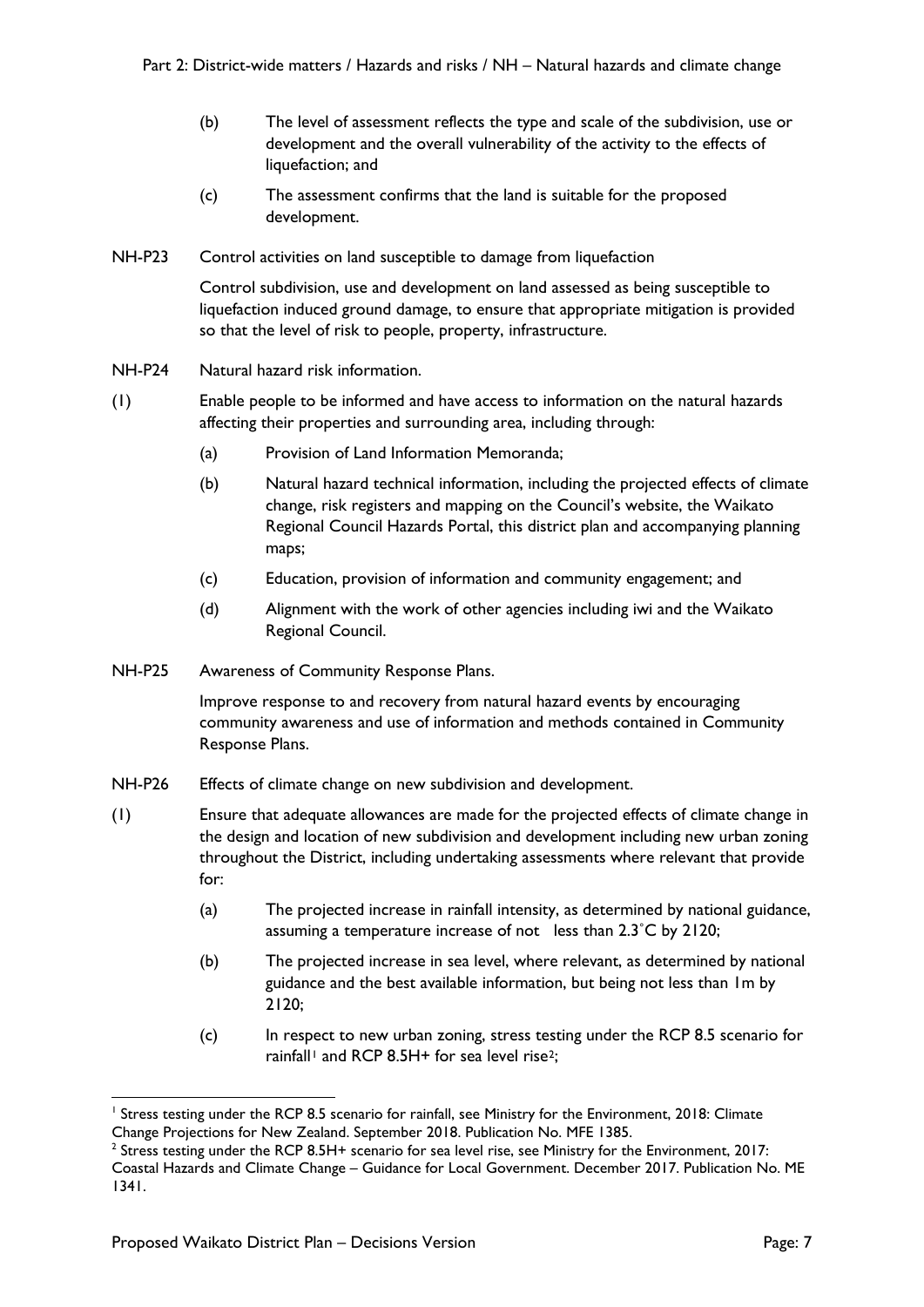- (d) In respect to the coastal environment, increases in storm surge, waves and wind; and
- (e) The ability for natural systems to respond and adapt to the projected changes included in (a) to (d) above.
- NH-P27 Future land use planning and climate change.
- (1) Increase the ability of the community to adapt to the effects of climate change when undertaking future land use planning by:
	- (a) Ensuring the potential environmental and social costs of climate change, including effects on indigenous biodiversity (inland migration), historic heritage, Sites and areas of Significance to Maaori, mahinga kai, public health and safety, public access to the coast and waterway margins, and the built environment are addressed;
	- (b) Encouraging the incorporation of sustainable design measures within new subdivision, land use and development, including:
		- (i) Low impact, stormwater management, urban design and green infrastructure;
		- (ii) Of relocatable buildings and structures in areas potentially at risk due to sea level rise or increased flood levels;
		- (iii) Efficient water storage;
		- (iv) Provision of renewable energy generation; and
		- (v) Transferring to activities with lower greenhouse gas emissions.
	- (c) Providing ongoing monitoring of changes to the environment due to climate change; and
	- (d) Facilitating community discussion on adaptive pathways to manage the risks associated with climate change and incorporating them, where appropriate, into the district plan through plan changes.
- NH-P28 Precautionary approach for dealing with uncertainty.

In areas throughout the district likely to be affected by climate change over the next 100 years, adopt a precautionary approach towards new subdivision, use and development which may have potentially significant or irreversible adverse effects, but for which there is incomplete or uncertain information.

- NH-P29 Provide sufficient setbacks for new development.
- (1) Protect people, property and the environment from the projected adverse effects of climate change, including sea level rise, by providing sufficient setbacks from water bodies and the coast when assessing new development.
- (2) Ensure that, in establishing development setbacks for new development, adequate consideration is given to:
	- (a) The protection of natural ecosystems, including opportunities for the inland migration of coastal habitats;
	- (b) The vulnerability of the community;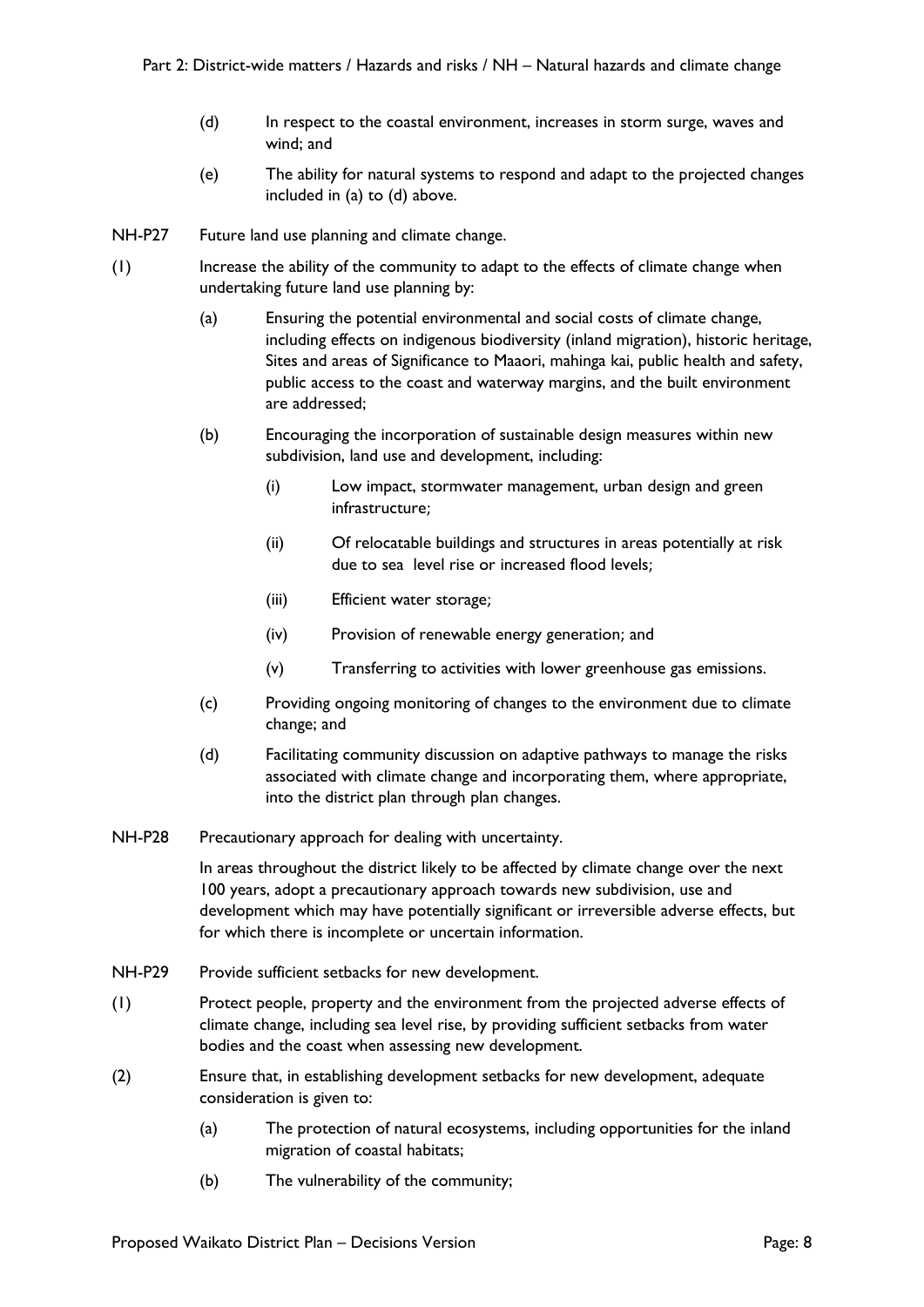- (c) The maintenance and enhancement of public access to the coast and public open space;
- (d) The requirements of infrastructure; and
- (e) Natural hazard mitigation provision, including the protection of natural defences.
- NH-P30 Assess the impact of climate change on the level of natural hazard risks.
- (1) For all new subdivision, use and development requiring rezoning or a resource consent, ensure that account is taken of the projected effects of climate change over the next 100 years when assessing any identified risks from natural hazards, and their effects on people, property, infrastructure and the environment.
- (2) Ensure that, when assessing the effects of climate change on the level of natural hazard risk in accordance with Policy NH-P30(1) above, the allowances in Policy NH-26(1)(a)- (d) are applied.
- (3) Where the assessment required by Policy NH-P30(1) indicates that natural hazards are likely to be exacerbated by climate change, ensure that subdivision and development are designed and located so that any increased and cumulative risk from natural hazards is managed to acceptable levels and any intolerable risks are avoided or reduced to tolerable or acceptable levels.

#### **Rules**

- (1) The rules in this chapter apply alongside the National Environmental Standards for Electricity Transmission 2010 (NESETA).
- (2) The rules in this chapter do not apply to:
	- (a) Any activity which is a regulated activity under the National Environmental Standards for Telecommunication Facilities 2016 (NESTF);
	- (b) Plantation forestry activities regulated under the National Environmental Standards for Plantation Forestry (NESPF).

*Flood plain management area and Flood ponding area*

| <b>NH-RI</b>                                          | Construction of a new building, or reconstruction of or an addition to an<br>existing building, unless specified in Rules NH-R2 - NH-R6                                                                                           |                                                                                                                                                                                                                                                                                                                                                                          |
|-------------------------------------------------------|-----------------------------------------------------------------------------------------------------------------------------------------------------------------------------------------------------------------------------------|--------------------------------------------------------------------------------------------------------------------------------------------------------------------------------------------------------------------------------------------------------------------------------------------------------------------------------------------------------------------------|
| Flood plain<br>management                             | (1) Activity status: PER<br><b>Activity-specific standards:</b>                                                                                                                                                                   | (2) Activity status where<br>compliance not achieved: RDIS                                                                                                                                                                                                                                                                                                               |
| area and Flood<br>ponding area<br>across all<br>zones | (a) The minimum floor level is at<br>least 0.5m above the 1% AEP<br>flood level; and<br>(b) Compliance with Standard NH-<br>$R1(1)(a)$ shall be demonstrated<br>by a suitably qualified engineer<br>with experience in hydrology. | <b>Council's discretion is restricted</b><br>to the following matters:<br>(a) Assessment of risk from the 1%<br>AEP flood event;<br>(b) Alternative locations within the<br>site outside of the 1% AEP<br>floodplain or flood ponding area;<br>(c) The type of building<br>development proposed and<br>whether it is likely to suffer<br>material damage during a flood; |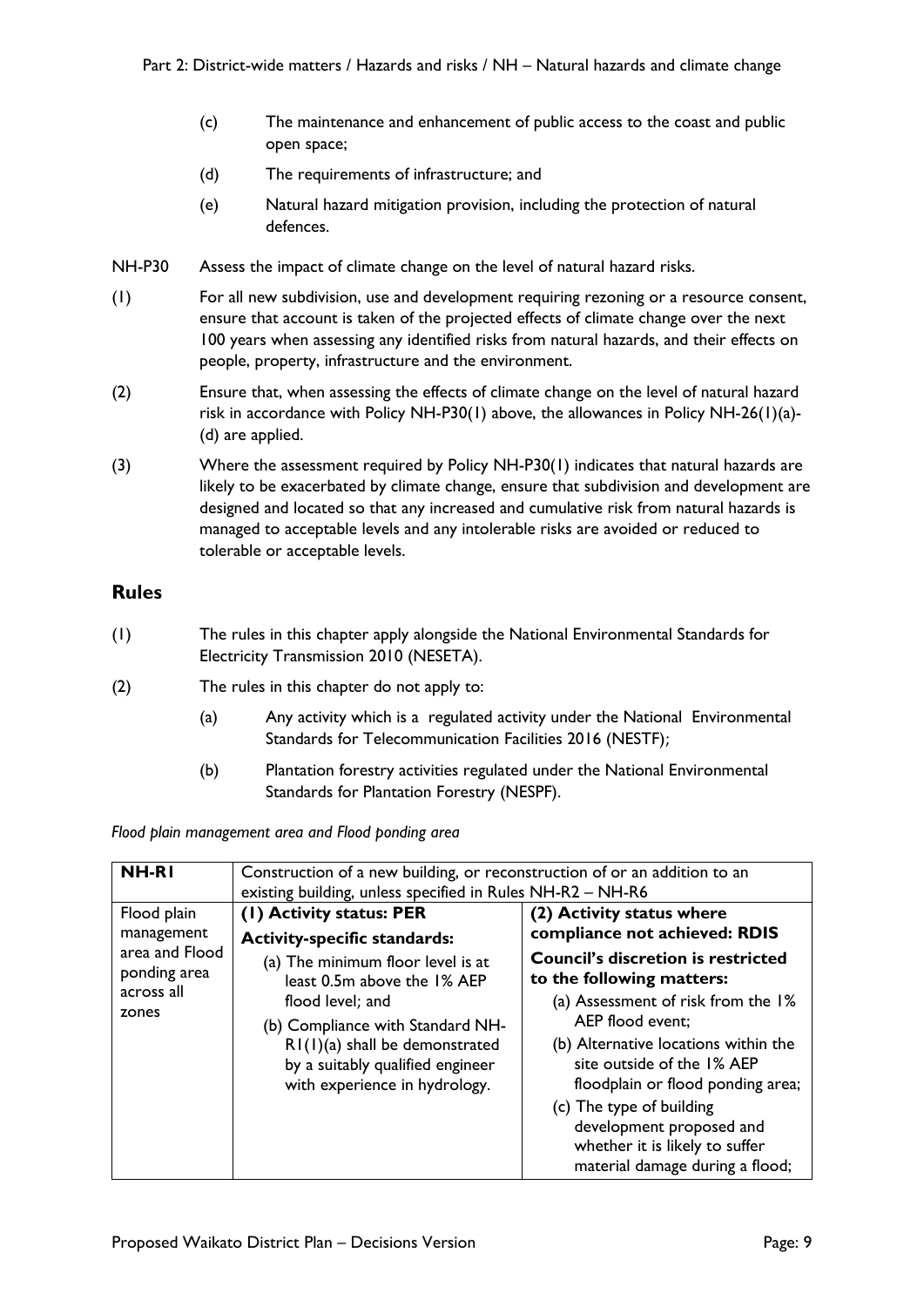| <b>NH-R2</b>                                                        | Additions to an existing building that does not increase the ground floor area of<br>the building by more than 15m <sup>2</sup> | (d) Ability to manage risk through<br>building materials, structural or<br>design work, engineering<br>solutions or other appropriate<br>measures: and<br>(e) Other mitigation measures to<br>reduce the potential for flood<br>damage to buildings. |
|---------------------------------------------------------------------|---------------------------------------------------------------------------------------------------------------------------------|------------------------------------------------------------------------------------------------------------------------------------------------------------------------------------------------------------------------------------------------------|
| Flood plain                                                         | (1) Activity status: PER                                                                                                        | (2) Activity status where                                                                                                                                                                                                                            |
| management<br>area and Flood<br>ponding area<br>across all<br>zones | <b>Activity-specific standards:</b><br>Nil                                                                                      | compliance not achieved: n/a                                                                                                                                                                                                                         |
| NH-R3                                                               | Standalone garage with a gross floor area not exceeding 40m <sup>2</sup>                                                        |                                                                                                                                                                                                                                                      |
| Flood plain                                                         | (1) Activity status: PER                                                                                                        | (2) Activity status where                                                                                                                                                                                                                            |
| management<br>area and Flood<br>ponding area<br>across all<br>zones | <b>Activity-specific standards:</b><br>Nil                                                                                      | compliance not achieved: n/a                                                                                                                                                                                                                         |
| NH-R4                                                               | Construction of an accessory building without a floor                                                                           |                                                                                                                                                                                                                                                      |
| Flood plain                                                         | (1) Activity status: PER                                                                                                        | (2) Activity status where                                                                                                                                                                                                                            |
| management<br>area and Flood                                        | <b>Activity-specific standards:</b>                                                                                             | compliance not achieved: n/a                                                                                                                                                                                                                         |
| ponding area<br>across all<br>zones                                 | Nil                                                                                                                             |                                                                                                                                                                                                                                                      |
| <b>NH-R5</b>                                                        |                                                                                                                                 |                                                                                                                                                                                                                                                      |
| Flood plain                                                         | Construction of a farm building without a floor<br>(1) Activity status: PER                                                     | (2) Activity status where                                                                                                                                                                                                                            |
| management<br>area and Flood<br>ponding area<br>across all<br>zones | <b>Activity-specific standards:</b><br>Nil                                                                                      | compliance not achieved: n/a                                                                                                                                                                                                                         |
| NH-R6                                                               | Construction, replacement, repair, maintenance, minor upgrading or upgrading<br>of utilities                                    |                                                                                                                                                                                                                                                      |
| Flood plain                                                         | (1) Activity status: PER                                                                                                        | (2) Activity status where                                                                                                                                                                                                                            |
| management<br>area and Flood<br>ponding area<br>across all<br>zones | <b>Activity-specific standards:</b><br>Nil                                                                                      | compliance not achieved: n/a                                                                                                                                                                                                                         |
|                                                                     |                                                                                                                                 |                                                                                                                                                                                                                                                      |
| NH-R7                                                               | Earthworks associated with construction, replacement, repair, maintenance,                                                      |                                                                                                                                                                                                                                                      |
|                                                                     | minor upgrading or upgrading of utilities, including the formation and<br>maintenance of access tracks.                         |                                                                                                                                                                                                                                                      |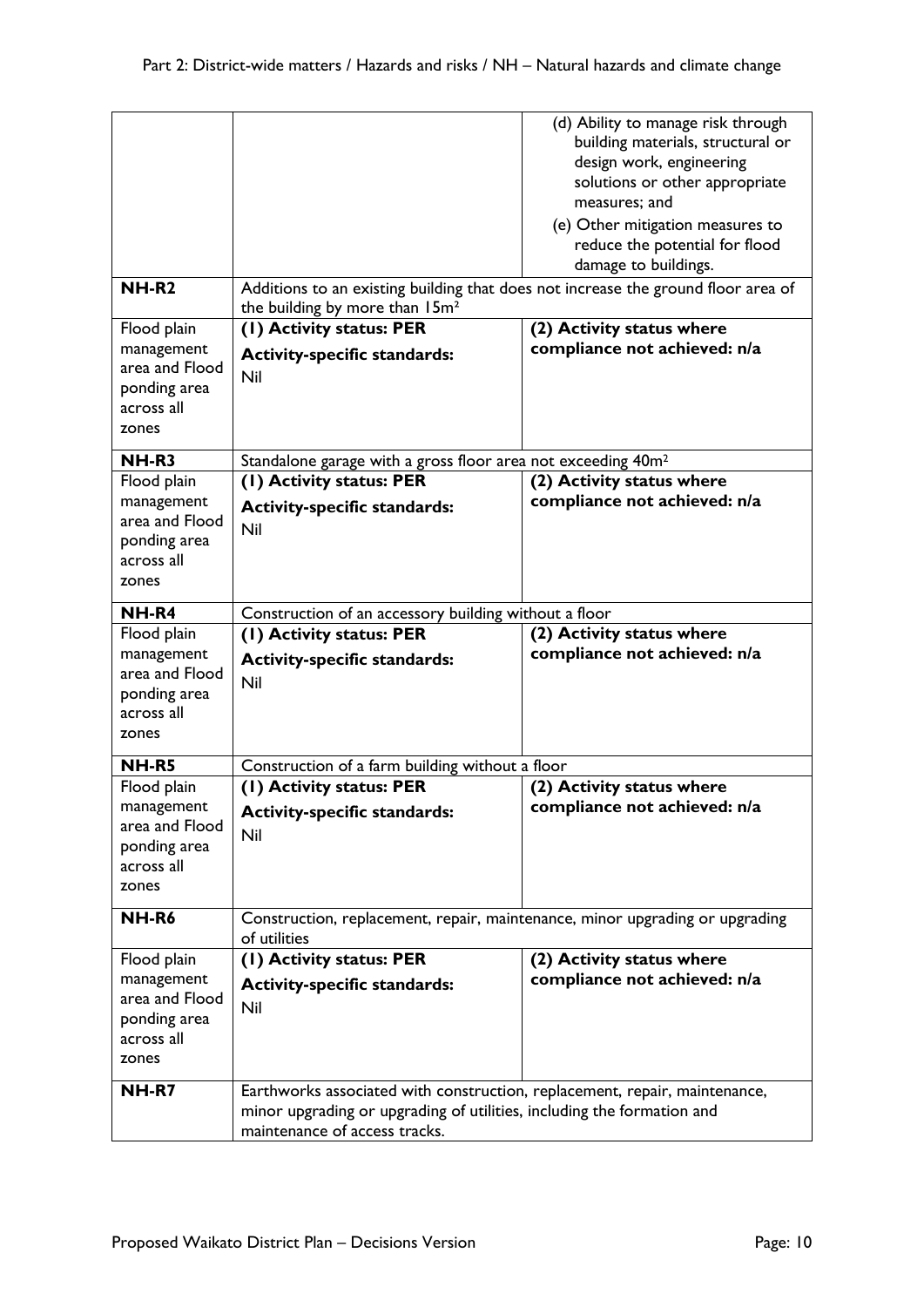| Flood plain                  | (1) Activity status: PER                                          | (2) Activity status where                                             |
|------------------------------|-------------------------------------------------------------------|-----------------------------------------------------------------------|
| management<br>area and Flood | <b>Activity-specific standards:</b>                               | compliance not achieved: n/a                                          |
| ponding area                 | Nil                                                               |                                                                       |
| across all                   |                                                                   |                                                                       |
| zones                        |                                                                   |                                                                       |
| NH-R8                        | Earthworks to create a building platform for residential purposes |                                                                       |
| Flood plain                  | (I) Activity status: PER                                          | (2) Activity status where                                             |
| management                   | <b>Activity-specific standards:</b>                               | compliance not achieved: RDIS                                         |
| area and Flood               | (a) Filling height is only to the                                 | <b>Council's discretion is restricted</b>                             |
| ponding area<br>across all   | extent necessary to achieve                                       | to the following matters:                                             |
| zones                        | compliance with Rule NH-                                          | (a) Timing, location and scale of                                     |
|                              | $R1(1)(a)$ .                                                      | earthworks;                                                           |
|                              |                                                                   | (b) Adverse effects on:                                               |
|                              |                                                                   | (i) Existing overland flow paths<br>and surface drainage<br>patterns; |
|                              |                                                                   | (ii) Flood storage capacity;                                          |
|                              |                                                                   | (iii) Runoff volumes;                                                 |
|                              |                                                                   | (iv) Adjoining properties,                                            |
|                              |                                                                   | including the transfer of risk;                                       |
|                              |                                                                   | (v) Infrastructure and flood<br>protection works;                     |
|                              |                                                                   | (vi) Consideration of soil types<br>and potential for erosion;<br>and |
|                              |                                                                   | (c) Mitigation including                                              |
|                              |                                                                   | compensatory storage, or other                                        |
|                              |                                                                   | flood management measures                                             |
| <b>NH-R9</b>                 | Earthworks not provided for under Rules NH-R7 or NH-R8            | proposed.                                                             |
| Flood plain                  | (I) Activity status: PER                                          | (2) Activity status where                                             |
| management                   | <b>Activity-specific standards:</b>                               | compliance not achieved: RDIS                                         |
| area and Flood               | (a) In the GRZ - General                                          | <b>Council's discretion is restricted</b>                             |
| ponding area                 | residential zone, MRZ - Medium                                    | to the following matters:                                             |
| across all<br>zones          | density residential zone, LLRZ -                                  | (a) Timing, location and scale of                                     |
|                              | Large lot residential zone, SETZ                                  | earthworks;                                                           |
|                              | - Settlement zone and RLZ -<br>Rural lifestyle zone, a maximum    | (b) Adverse effects on:                                               |
|                              | volume of filling above natural                                   | (i) Existing overland flow paths                                      |
|                              | ground level of 10m <sup>3</sup> per site,                        | and surface drainage<br>patterns;                                     |
|                              | and a maximum cumulative                                          | (ii) Flood storage capacity;                                          |
|                              | volume of filling and excavation                                  | (iii) Runoff volumes;                                                 |
|                              | of $20m^3$ ; or                                                   | (iv) Adjoining properties,                                            |
|                              | (b) In the GRUZ - General rural<br>zone $-$ a maximum volume of   | including the transfer of risk;                                       |
|                              | filling above natural ground level                                | (v) Infrastructure and flood                                          |
|                              | of 100m <sup>3</sup> per site, and a                              | protection works;                                                     |
|                              | maximum cumulative volume of                                      |                                                                       |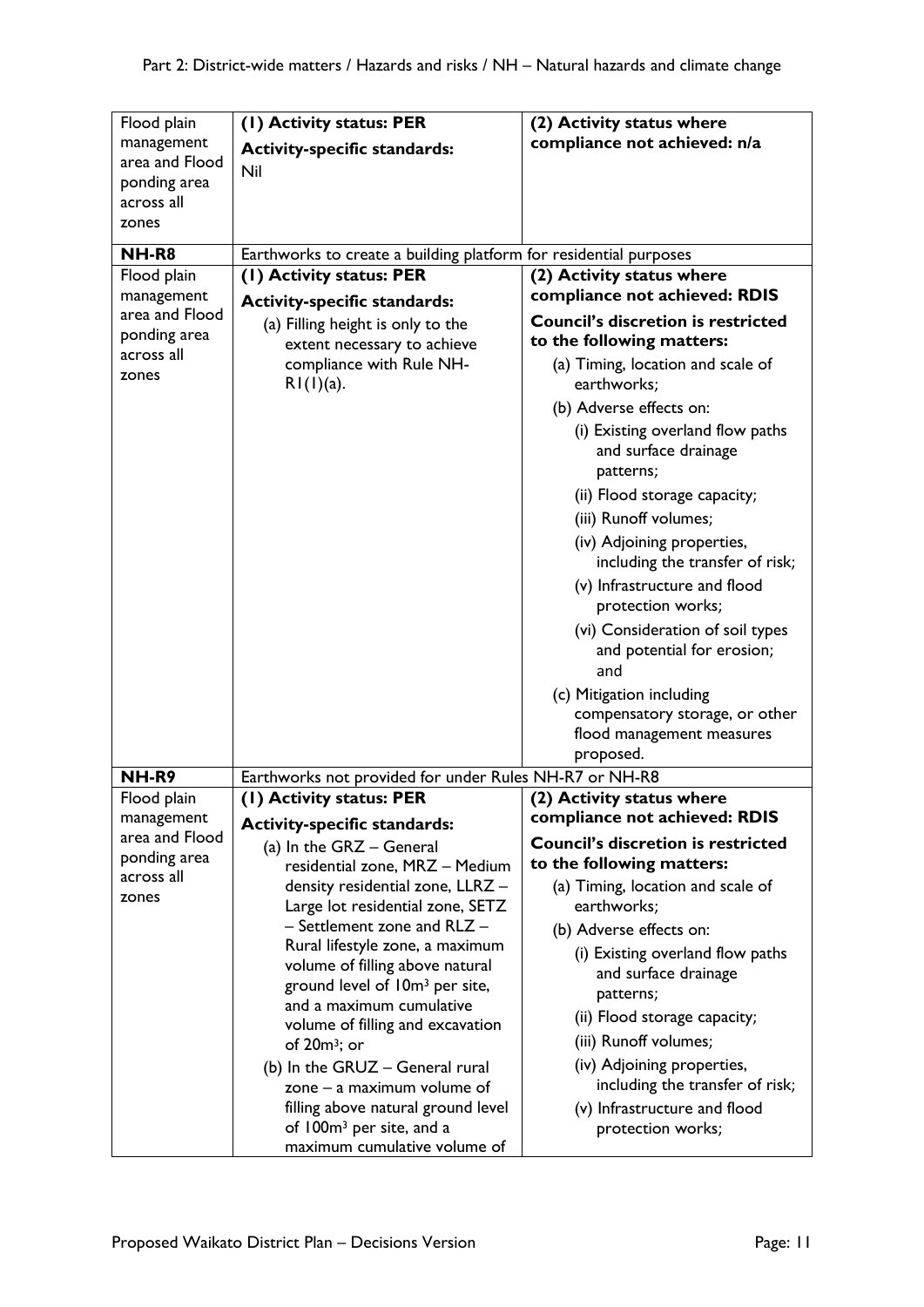|                                                                                    | filling and excavation of 200m <sup>3</sup><br>per site; or<br>(c) All other zones $-$ a maximum<br>volume of filling above natural<br>ground level of 20m <sup>3</sup> per site,<br>and a maximum cumulative<br>volume of filling and excavation<br>of 50m <sup>3</sup> per site; and<br>(d) Height and depth of earthworks<br>in all zones:<br>(i) A maximum height of 0.2m of<br>filling above natural ground<br>level; and<br>(ii) a maximum depth of<br>excavation of 0.5m below<br>natural ground level.<br>Advice note: where a site is located<br>partly within the flood plain<br>management area or flood ponding<br>area this rule only applies to that part<br>of the site within the flood plain<br>management area or flood ponding<br>area. | (vi) Consideration of soil types<br>and potential for erosion;<br>and<br>(c) Mitigation including<br>compensatory storage, or other<br>flood management measures<br>proposed. |
|------------------------------------------------------------------------------------|------------------------------------------------------------------------------------------------------------------------------------------------------------------------------------------------------------------------------------------------------------------------------------------------------------------------------------------------------------------------------------------------------------------------------------------------------------------------------------------------------------------------------------------------------------------------------------------------------------------------------------------------------------------------------------------------------------------------------------------------------------|-------------------------------------------------------------------------------------------------------------------------------------------------------------------------------|
| <b>NH-R10</b>                                                                      | Subdivision to create one or more additional vacant lot(s) other than a utility<br>allotment, access allotment or subdivision to create a reserve allotment.                                                                                                                                                                                                                                                                                                                                                                                                                                                                                                                                                                                               |                                                                                                                                                                               |
| Flood plain<br>management<br>area and Flood<br>ponding area<br>across all<br>zones | (1) Activity status: DIS                                                                                                                                                                                                                                                                                                                                                                                                                                                                                                                                                                                                                                                                                                                                   |                                                                                                                                                                               |

## *High risk flood area*

| NH-RII          | Repair, maintenance or minor upgrading of existing utilities                      |                              |
|-----------------|-----------------------------------------------------------------------------------|------------------------------|
| High risk flood | (1) Activity status: PER                                                          | (2) Activity status where    |
| area across all | <b>Activity-specific standards:</b>                                               | compliance not achieved: n/a |
| zones           | Nil.                                                                              |                              |
| NH-RI2          | Construction, replacement or upgrading of telecommunication lines, poles,         |                              |
|                 | cabinets and masts/poles supporting antennas                                      |                              |
| High risk flood | (1) Activity status: PER                                                          | (2) Activity status where    |
| area across all | <b>Activity-specific standards:</b>                                               | compliance not achieved: n/a |
| zones           | Nil.                                                                              |                              |
| <b>NH-R13</b>   | Construction, replacement or upgrading of electricity lines, poles, cabinets, and |                              |
|                 | supporting structures                                                             |                              |
| High risk flood | (1) Activity status: PER                                                          | (2) Activity status where    |
| area across all | <b>Activity-specific standards:</b>                                               | compliance not achieved: n/a |
| zones           | Nil.                                                                              |                              |
| <b>NH-R14</b>   | Construction of an accessory building without a floor;                            |                              |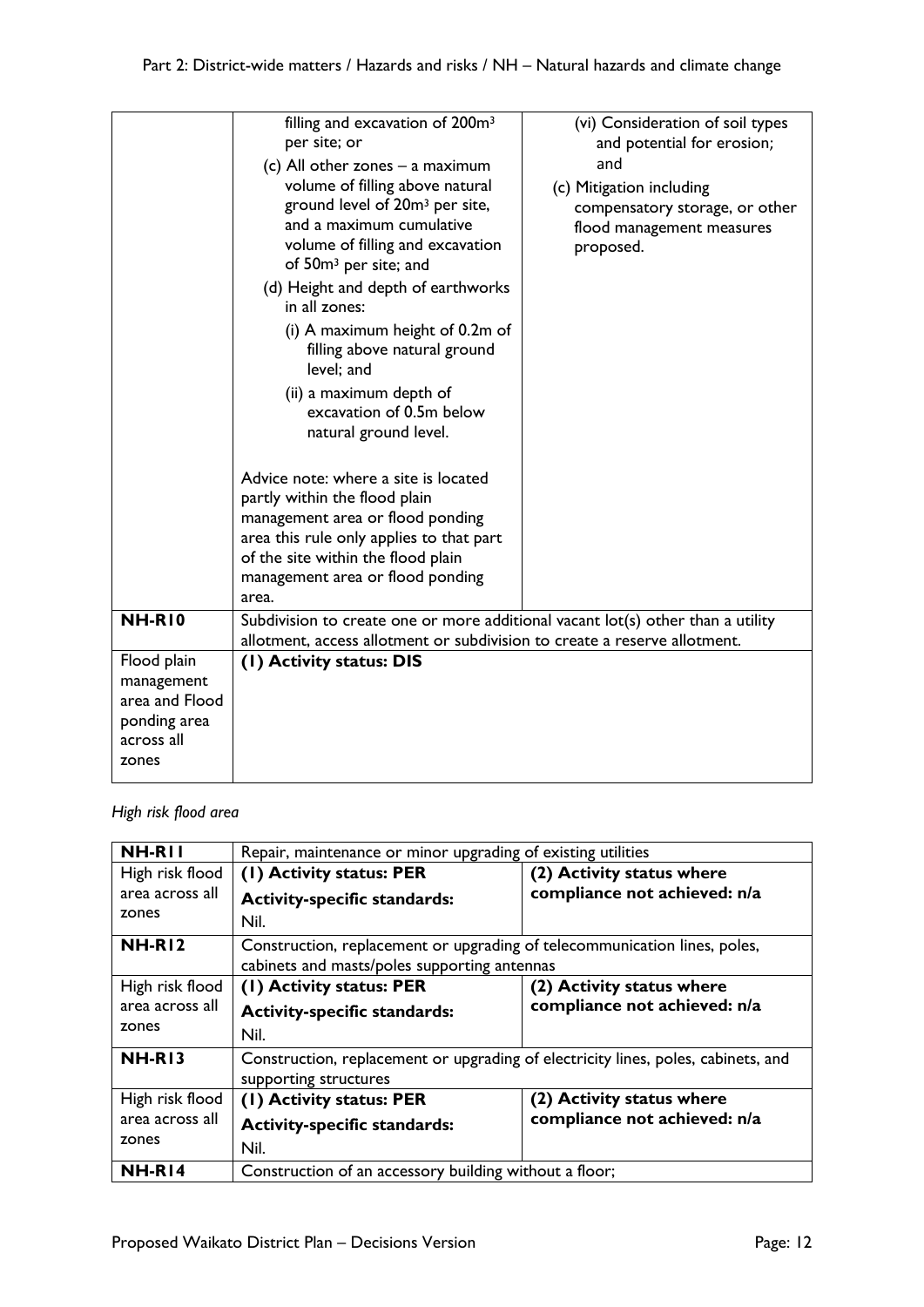| High risk flood<br>area across all | (1) Activity status: PER                                        | (2) Activity status where<br>compliance not achieved: n/a |
|------------------------------------|-----------------------------------------------------------------|-----------------------------------------------------------|
| zones                              | <b>Activity-specific standards:</b>                             |                                                           |
|                                    | Nil.                                                            |                                                           |
| <b>NH-R15</b>                      | Construction of a farm building without a floor.                |                                                           |
| High risk flood                    | (1) Activity status: PER                                        | (2) Activity status where                                 |
| area across all                    | <b>Activity-specific standards:</b>                             | compliance not achieved: n/a                              |
| zones                              | Nil.                                                            |                                                           |
| <b>NH-R16</b>                      | New utilities not provided for in Rules NH-R12 or NH-R13        |                                                           |
| High risk flood                    | (1) Activity status: RDIS                                       | (2) Activity status where                                 |
| area across all                    |                                                                 | compliance not achieved: n/a                              |
| zones                              | <b>Activity-specific standards:</b>                             |                                                           |
|                                    | Nil.                                                            |                                                           |
|                                    |                                                                 |                                                           |
|                                    | <b>Council's discretion is restricted</b>                       |                                                           |
|                                    | to the following matters:                                       |                                                           |
|                                    | (a) Functional and operational                                  |                                                           |
|                                    | requirements to be located in                                   |                                                           |
|                                    | the High risk flood area;                                       |                                                           |
|                                    | (b) The adverse effects on people                               |                                                           |
|                                    | and property from establishing                                  |                                                           |
|                                    | or upgrading the utility in the                                 |                                                           |
|                                    | High risk flood area;                                           |                                                           |
|                                    | (c) The potential for the                                       |                                                           |
|                                    | development to<br>transfer/increase flood risk to               |                                                           |
|                                    | neighbouring properties;                                        |                                                           |
|                                    | (d) Consideration of alternative                                |                                                           |
|                                    | locations;                                                      |                                                           |
|                                    | (e) Consideration of the projected                              |                                                           |
|                                    | effects of climate change;                                      |                                                           |
|                                    | (f) Any mitigation measures to                                  |                                                           |
|                                    | reduce the risk to people's                                     |                                                           |
|                                    | safety, well-being and property.                                |                                                           |
| <b>NH-R17</b>                      | Upgrading of existing utilities not provided for in Rule NH-R11 |                                                           |
| High risk flood                    | (1) Activity status: RDIS                                       | (2) Activity status where                                 |
| area across all                    |                                                                 | compliance not achieved: n/a                              |
| zones                              | <b>Activity-specific standards:</b>                             |                                                           |
|                                    | Nil.                                                            |                                                           |
|                                    |                                                                 |                                                           |
|                                    | <b>Council's discretion is restricted</b>                       |                                                           |
|                                    | to the following matters:                                       |                                                           |
|                                    | (a) Functional and operational                                  |                                                           |
|                                    | requirements to be located in                                   |                                                           |
|                                    | the High risk flood area;                                       |                                                           |
|                                    | (b) The adverse effects on people                               |                                                           |
|                                    | and property from establishing                                  |                                                           |
|                                    | or upgrading the utility in the                                 |                                                           |
|                                    | High risk flood area;                                           |                                                           |
|                                    | (c) The potential for the                                       |                                                           |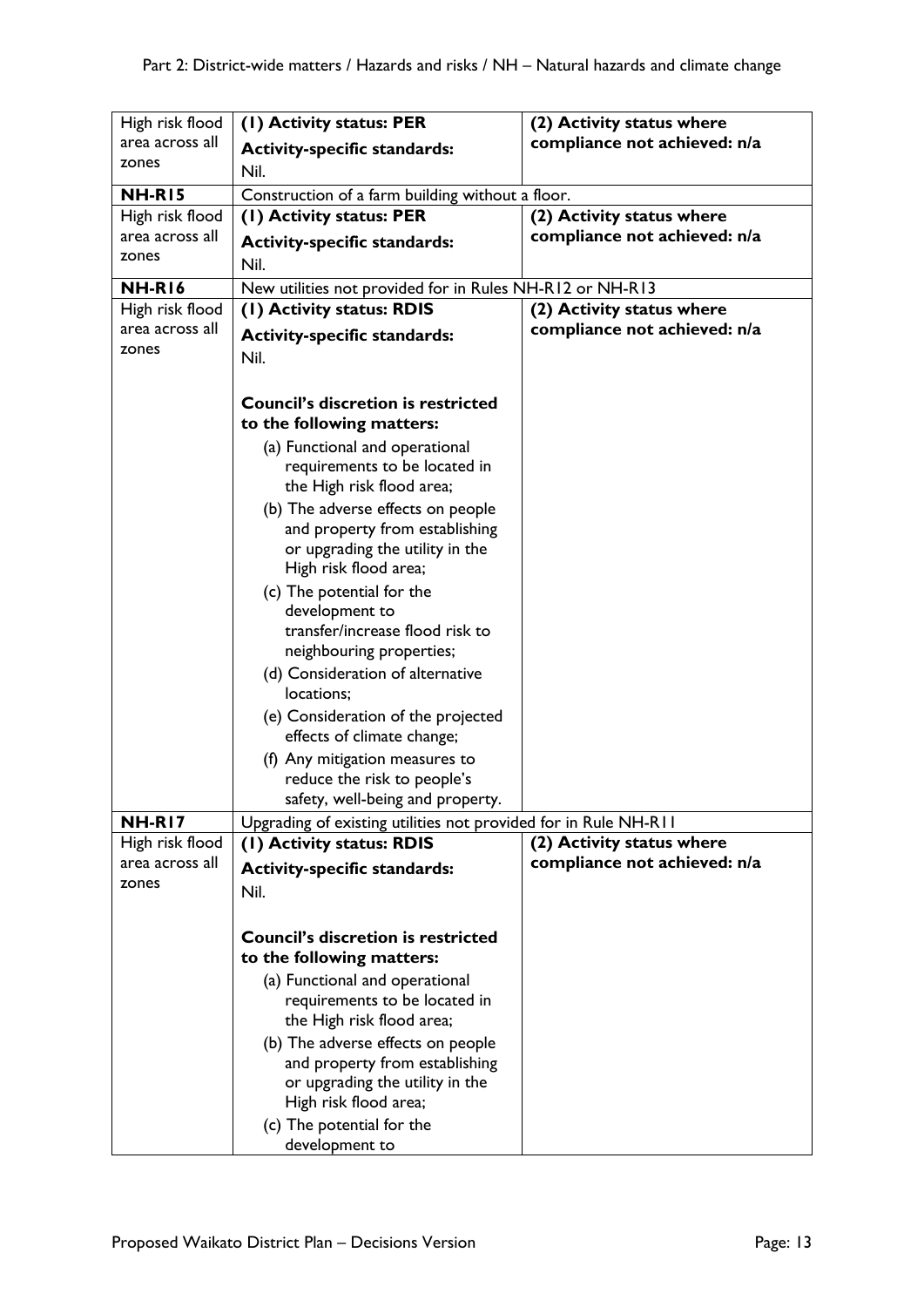|                 | transfer/increase flood risk to                                                   |                                                                                      |
|-----------------|-----------------------------------------------------------------------------------|--------------------------------------------------------------------------------------|
|                 | neighbouring properties;                                                          |                                                                                      |
|                 | (d) Consideration of alternative                                                  |                                                                                      |
|                 | locations;                                                                        |                                                                                      |
|                 | (e) Consideration of the projected                                                |                                                                                      |
|                 | effects of climate change;                                                        |                                                                                      |
|                 |                                                                                   |                                                                                      |
|                 | (f) Any mitigation measures to                                                    |                                                                                      |
|                 | reduce the risk to people's                                                       |                                                                                      |
|                 | safety, well-being and property.                                                  |                                                                                      |
| <b>NH-R18</b>   |                                                                                   | One addition to a lawfully established building existing at 17 January 2022, where   |
|                 | the addition does not increase the ground floor area of the existing building by  |                                                                                      |
|                 | more than 15m <sup>2</sup> , unless provided for in Rules NH-R17 or NH-R18        |                                                                                      |
| High risk flood | (I) Activity status: RDIS                                                         | (2) Activity status where                                                            |
| area across all | <b>Activity-specific standards:</b>                                               | compliance not achieved: n/a                                                         |
| zones           | Nil.                                                                              |                                                                                      |
|                 |                                                                                   |                                                                                      |
|                 |                                                                                   |                                                                                      |
|                 | <b>Council's discretion is restricted</b>                                         |                                                                                      |
|                 | to the following matters:                                                         |                                                                                      |
|                 | (a) The ability to manage flood risk                                              |                                                                                      |
|                 | through appropriate building                                                      |                                                                                      |
|                 | materials, structural or design                                                   |                                                                                      |
|                 | work or other engineering                                                         |                                                                                      |
|                 | solutions;                                                                        |                                                                                      |
|                 |                                                                                   |                                                                                      |
|                 | (b) The setting of an appropriate                                                 |                                                                                      |
|                 | floor level for the addition,                                                     |                                                                                      |
|                 | taking into consideration the                                                     |                                                                                      |
|                 | location of the addition and the                                                  |                                                                                      |
|                 | floor level of the existing                                                       |                                                                                      |
|                 | building;                                                                         |                                                                                      |
|                 | (c) Any mitigation measures to                                                    |                                                                                      |
|                 | reduce the risk to people's                                                       |                                                                                      |
|                 | safety, well-being and property.                                                  |                                                                                      |
| NH-RI9          | Subdivision that creates one or more additional vacant lot(s) where:              |                                                                                      |
|                 |                                                                                   | (a) The additional lot(s) are located entirely outside the High risk flood area;     |
|                 |                                                                                   |                                                                                      |
|                 | or                                                                                |                                                                                      |
|                 |                                                                                   | (b) The additional lot(s) are partially within the High risk flood area and each     |
|                 |                                                                                   | additional lot(s) contains an area capable of containing a complying building        |
|                 | platform entirely outside the High risk flood area.                               |                                                                                      |
|                 |                                                                                   |                                                                                      |
|                 |                                                                                   | This rule does not apply to subdivision for a utility allotment, access allotment or |
|                 | subdivision to create a reserve allotment.                                        |                                                                                      |
| High risk flood | (1) Activity status: DIS                                                          |                                                                                      |
| area across all |                                                                                   |                                                                                      |
| zones           |                                                                                   |                                                                                      |
| <b>NH-R20</b>   | Construction of a new building or additions to an existing building, not provided |                                                                                      |
|                 | for in Rules NH-R11 - NH-R18                                                      |                                                                                      |
| High risk flood | (1) Activity status: NC                                                           |                                                                                      |
| area across all |                                                                                   |                                                                                      |
| zones           |                                                                                   |                                                                                      |
| <b>NH-R21</b>   | Subdivision that does not comply with Rule NH-R19                                 |                                                                                      |
|                 |                                                                                   |                                                                                      |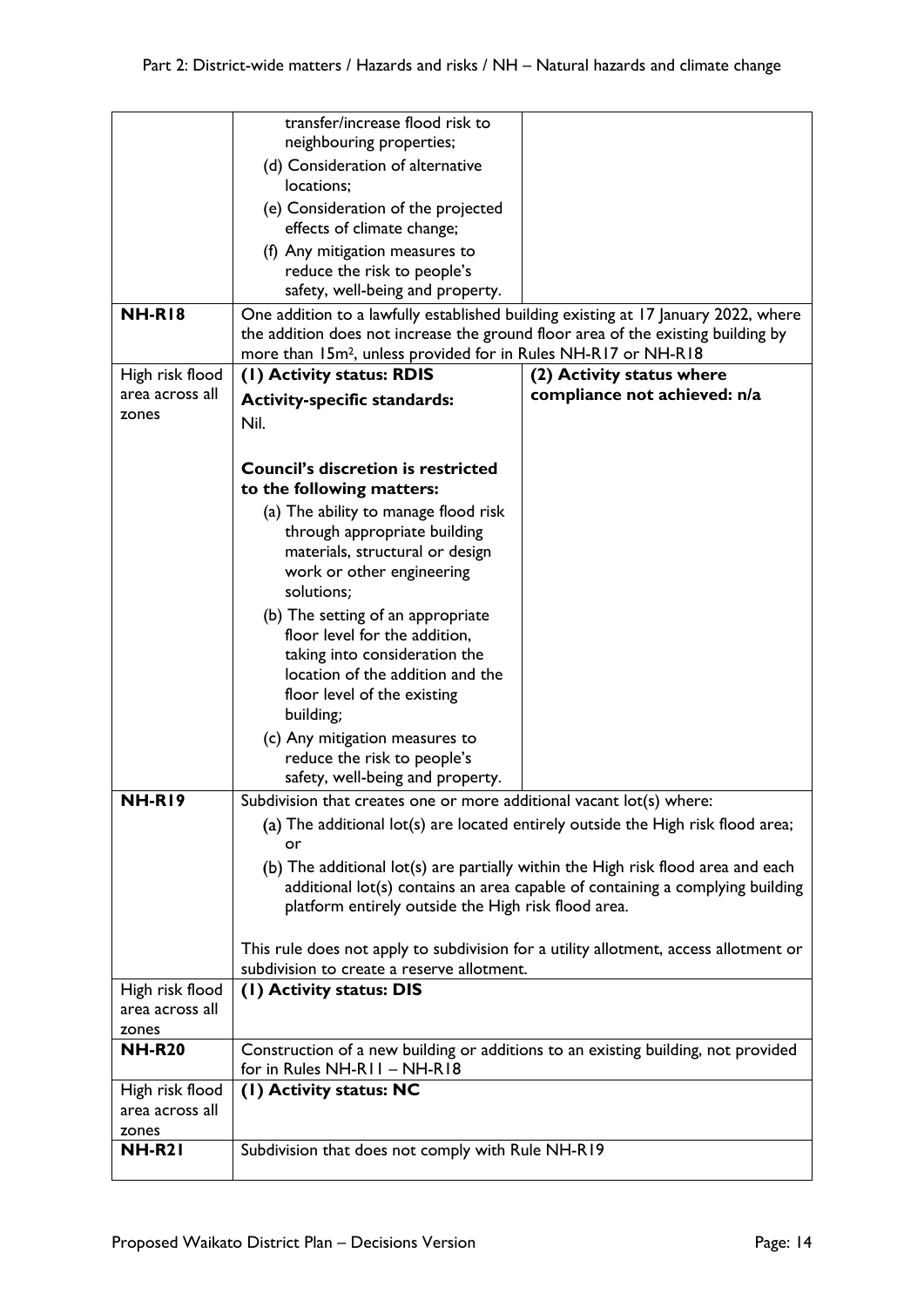|                 | This rule does not apply to subdivision for a utility allotment, access allotment or<br>subdivision to create a reserve allotment. |
|-----------------|------------------------------------------------------------------------------------------------------------------------------------|
|                 | High risk flood $(1)$ Activity status: NC                                                                                          |
| area across all |                                                                                                                                    |
| zones           |                                                                                                                                    |
| <b>NH-R22</b>   | Emergency service facilities and hospitals                                                                                         |
| High risk flood | $(1)$ Activity status: NC                                                                                                          |
| area across all |                                                                                                                                    |
| zones           |                                                                                                                                    |

# *Defended area (Residual risk)*

| <b>NH-R23</b>       | Activities are permitted activities within the Defended area identified on the |                                                                                      |
|---------------------|--------------------------------------------------------------------------------|--------------------------------------------------------------------------------------|
|                     | planning maps, unless specified in Rules NH-R24 to NH-R26 below, or as         |                                                                                      |
|                     | otherwise specified in the relevant zone chapter or the Part 2 - District-wide |                                                                                      |
|                     | matters chapters                                                               |                                                                                      |
| Defended area       | (1) Activity status: PER                                                       | (2) Activity status where                                                            |
| across all          | <b>Activity-specific standards:</b>                                            | compliance not achieved: n/a                                                         |
| zones               | Nil.                                                                           |                                                                                      |
| <b>NH-R24</b>       | Subdivision that creates one or more additional vacant lot(s).                 |                                                                                      |
|                     |                                                                                |                                                                                      |
|                     |                                                                                | This rule does not apply to subdivision for a utility allotment, an access allotment |
|                     | or subdivision to create a reserve allotment.                                  |                                                                                      |
| Defended area       | (1) Activity status: RDIS                                                      | (2) Activity status where                                                            |
| across all<br>zones | <b>Activity-specific standards:</b>                                            | compliance not achieved: n/a                                                         |
|                     | Nil.                                                                           |                                                                                      |
|                     |                                                                                |                                                                                      |
|                     | <b>Council's discretion is restricted</b>                                      |                                                                                      |
|                     | to the following matters:                                                      |                                                                                      |
|                     | (a) The actual level of service                                                |                                                                                      |
|                     | provided by the structural                                                     |                                                                                      |
|                     | defence and associated flood                                                   |                                                                                      |
|                     | protection works, including any                                                |                                                                                      |
|                     | change in the level of service                                                 |                                                                                      |
|                     | anticipated due to climate                                                     |                                                                                      |
|                     | change and sea level rise;                                                     |                                                                                      |
|                     | (b) The impact of any planned                                                  |                                                                                      |
|                     | improvements, maintenance or<br>upgrading on the residual risk;                |                                                                                      |
|                     |                                                                                |                                                                                      |
|                     | (c) The effect of groundwater levels<br>and variability in ground              |                                                                                      |
|                     | conditions on stop-bank security                                               |                                                                                      |
|                     | at and adjacent to the site to be                                              |                                                                                      |
|                     | subdivided;                                                                    |                                                                                      |
|                     | (d) The likely depth and duration of                                           |                                                                                      |
|                     | flooding as a result of a breach                                               |                                                                                      |
|                     | or overtopping event or flood                                                  |                                                                                      |
|                     | ponding;                                                                       |                                                                                      |
|                     | (e) The location of the subdivision,                                           |                                                                                      |
|                     | including services such as                                                     |                                                                                      |
|                     | wastewater, water supply and                                                   |                                                                                      |
|                     | roading/access (including escape                                               |                                                                                      |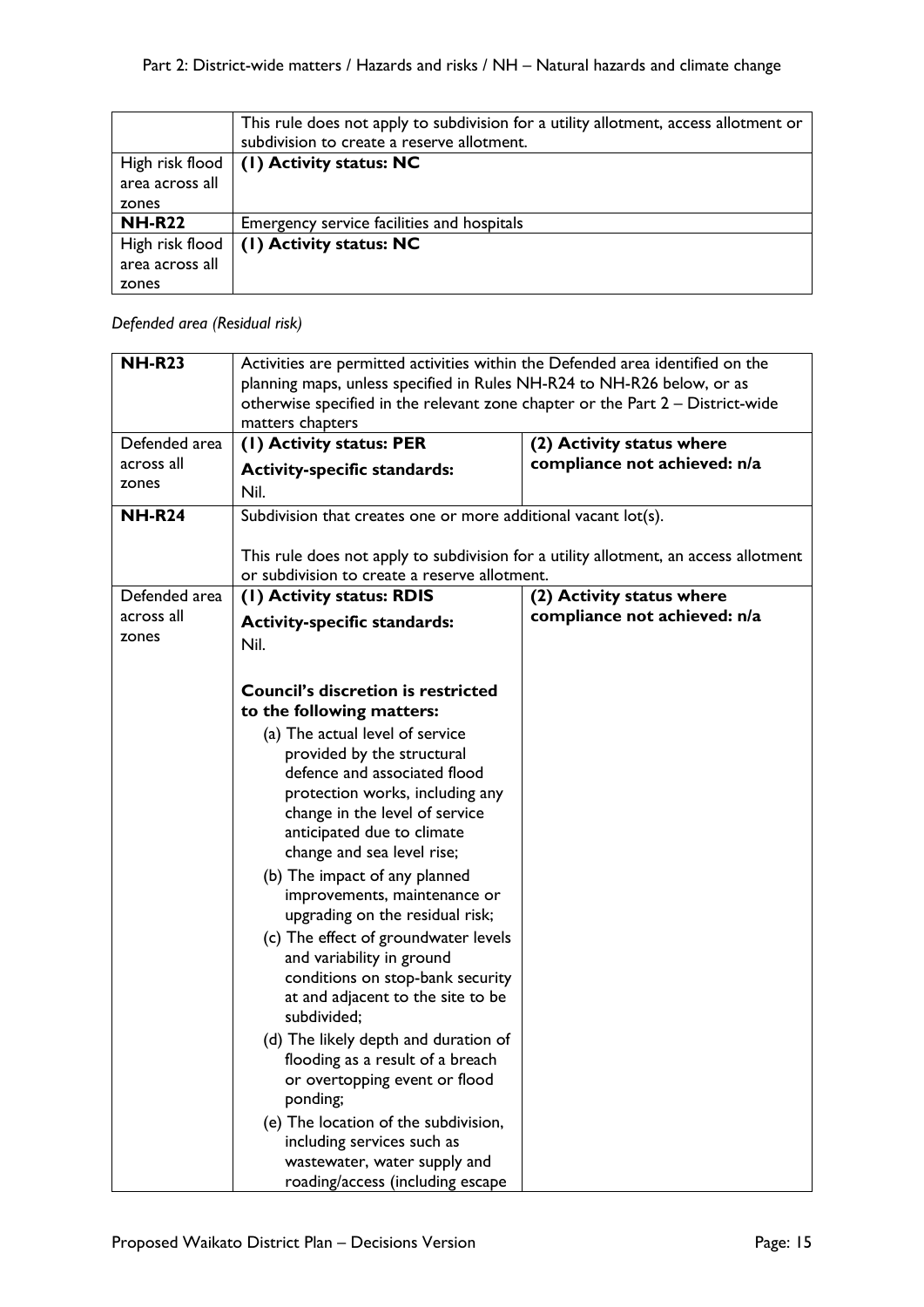|                             | routes), in relation to potential<br>breakout points (failure zone);                                    |  |
|-----------------------------|---------------------------------------------------------------------------------------------------------|--|
|                             | (f) The adverse effects on:                                                                             |  |
|                             | (i) People and property,                                                                                |  |
|                             | (ii) Historic heritage and Sites                                                                        |  |
|                             | and Areas of Significance to                                                                            |  |
|                             | Maaori, and                                                                                             |  |
|                             | (iii) Overall vulnerability from                                                                        |  |
|                             | potential failure or                                                                                    |  |
|                             | overwhelming of the                                                                                     |  |
|                             | structural defences and<br>associated flood protection                                                  |  |
|                             | works relevant to the                                                                                   |  |
|                             | proposed new lot(s);                                                                                    |  |
|                             | (g) Potential for the development                                                                       |  |
|                             | to transfer/increase flood                                                                              |  |
|                             | risk/residual risk to neighbouring                                                                      |  |
|                             | properties;                                                                                             |  |
|                             | (h) Any additional mitigation                                                                           |  |
|                             | measures proposed or site                                                                               |  |
|                             | features which reduce residual<br>risk (e.g., natural high ground;                                      |  |
|                             | evacuation plan).                                                                                       |  |
| <b>NH-R25</b>               | Construction of a new building, or reconstruction of, or new accessory building,                        |  |
|                             | located within 50m of the toe of a stop-bank where the stop-bank is under the                           |  |
|                             | responsibility of the Council, the Waikato Regional Council or the Crown.                               |  |
| Defended area<br>across all | (1) Activity status: DIS                                                                                |  |
| zones                       |                                                                                                         |  |
| <b>NH-R26</b>               | Earthworks located within 50m of the toe of a stop-bank where the stop-bank is                          |  |
|                             | under the responsibility of the Council, the Waikato Regional Council or the                            |  |
|                             | Crown.                                                                                                  |  |
|                             |                                                                                                         |  |
|                             | This rule does not apply to earthworks associated with utilities where the                              |  |
| Defended area               | written approval of the authority managing the stop-bank has been obtained.<br>(I) Activity status: DIS |  |
| across all                  |                                                                                                         |  |
| zones                       |                                                                                                         |  |

*Coastal sensitivity areas*

| <b>NH-R27</b>                | Additions to an existing lawfully established building |                                           |
|------------------------------|--------------------------------------------------------|-------------------------------------------|
| Coastal                      | (1) Activity status: PER                               | (2) Activity status where                 |
| sensitivity area             | <b>Activity-specific standards:</b>                    | compliance not achieved: RDIS             |
| (Erosion) and<br>the Coastal | (a) The gross floor area of all                        | <b>Council's discretion is restricted</b> |
| sensitivity area             | additions to the building from 17                      | to the following matters:                 |
| (Inundation)                 | January 2022 do not exceed a                           | (a) The ability to manage coastal         |
|                              | total of 15m <sup>2</sup> .                            | hazard risk through appropriate           |
| across all<br>zones          |                                                        | building materials, structural or         |
|                              |                                                        | design work, engineering                  |
|                              |                                                        | solutions, and other appropriate          |
|                              |                                                        | mitigation measures, including            |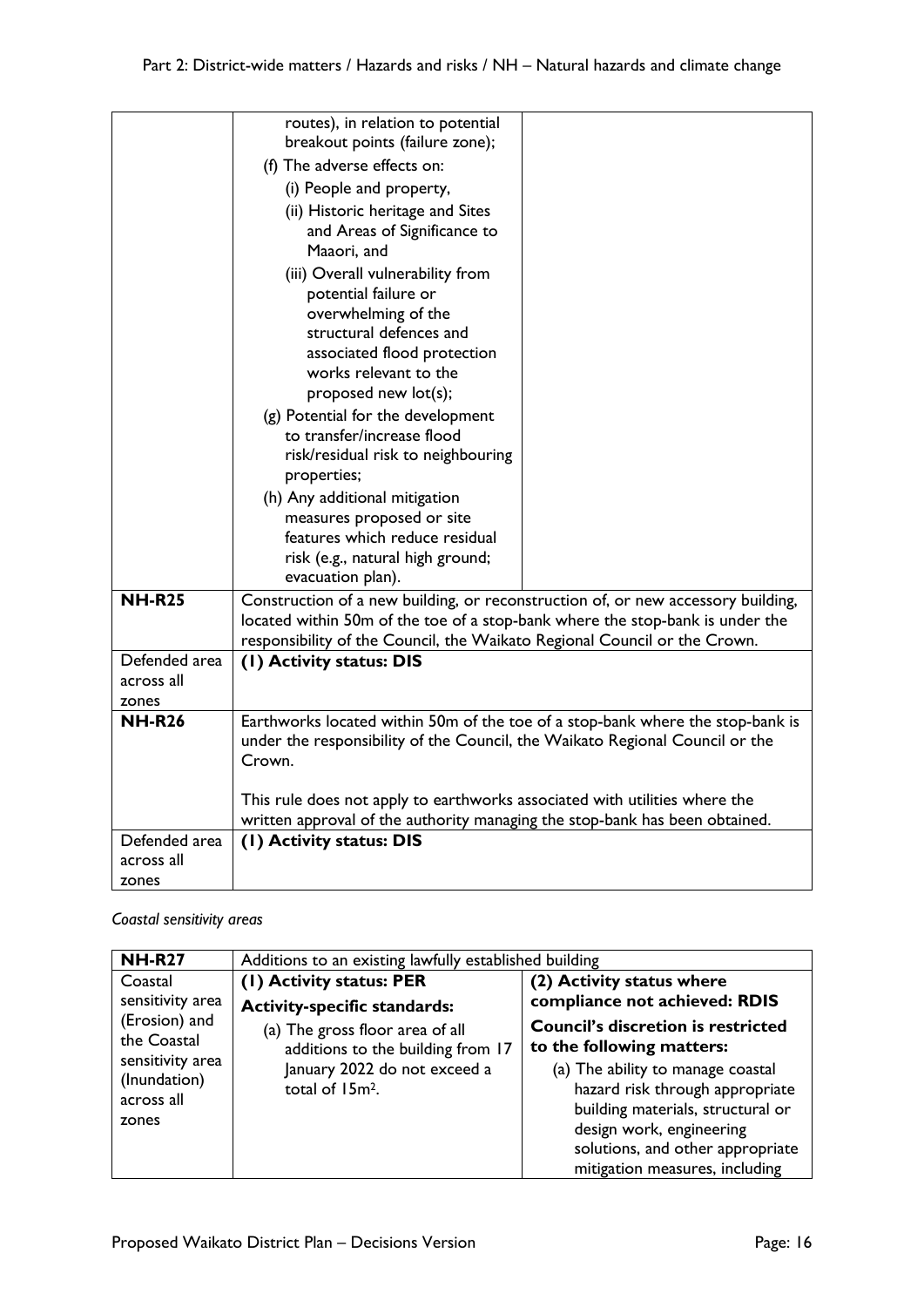|                              |                                                                                                                                    | the ability to relocate the<br>building;                       |
|------------------------------|------------------------------------------------------------------------------------------------------------------------------------|----------------------------------------------------------------|
|                              |                                                                                                                                    |                                                                |
|                              |                                                                                                                                    | (b) The setting of minimum floor                               |
|                              |                                                                                                                                    | levels where appropriate;                                      |
|                              |                                                                                                                                    | (c) The application of mitigation                              |
|                              |                                                                                                                                    | through natural features and                                   |
|                              |                                                                                                                                    | buffers where appropriate;                                     |
|                              |                                                                                                                                    | (d) The ability to impose time limits                          |
|                              |                                                                                                                                    | or triggers to determine when                                  |
|                              |                                                                                                                                    | the building and services to be                                |
|                              |                                                                                                                                    | removed or relocated;                                          |
|                              |                                                                                                                                    | (e) The degree to which coastal                                |
|                              |                                                                                                                                    | hazard risk, including the effects                             |
|                              |                                                                                                                                    | of climate change over a period                                |
|                              |                                                                                                                                    | to 2120, has been assessed in a                                |
|                              |                                                                                                                                    | site specific coastal hazard risk                              |
|                              |                                                                                                                                    | assessment:                                                    |
|                              |                                                                                                                                    | (f) Suitability of the site for the                            |
|                              |                                                                                                                                    | proposed use, including the<br>provision for servicing such as |
|                              |                                                                                                                                    | access, wastewater, stormwater,                                |
|                              |                                                                                                                                    | and water supply;                                              |
|                              |                                                                                                                                    | (g) Adverse effects to people and                              |
|                              |                                                                                                                                    | property and overall                                           |
|                              |                                                                                                                                    | vulnerability from the                                         |
|                              |                                                                                                                                    | establishment of the new                                       |
|                              |                                                                                                                                    | building or additions to an                                    |
|                              |                                                                                                                                    | existing building                                              |
|                              |                                                                                                                                    | (h) Any mitigation measures to                                 |
|                              |                                                                                                                                    | reduce risk; and                                               |
|                              |                                                                                                                                    | (i) Whether there is any suitable                              |
|                              |                                                                                                                                    | alternative location for the                                   |
|                              |                                                                                                                                    | activity to locate within the site.                            |
| <b>NH-R28</b>                | Construction of an accessory building without a floor                                                                              |                                                                |
| Coastal                      | (1) Activity status: PER                                                                                                           | (2) Activity status where                                      |
| sensitivity area             | <b>Activity-specific standards:</b>                                                                                                | compliance not achieved: n/a                                   |
| (Erosion) and<br>the Coastal | Nil                                                                                                                                |                                                                |
| sensitivity area             |                                                                                                                                    |                                                                |
| (Inundation)                 |                                                                                                                                    |                                                                |
| across all                   |                                                                                                                                    |                                                                |
| zones                        |                                                                                                                                    |                                                                |
| <b>NH-R29</b>                | Construction of a farm building without a floor                                                                                    |                                                                |
| Coastal                      | (1) Activity status: PER                                                                                                           | (2) Activity status where                                      |
| sensitivity area             | <b>Activity-specific standards:</b>                                                                                                | compliance not achieved: n/a                                   |
| (Erosion) and                | Nil                                                                                                                                |                                                                |
| the Coastal                  |                                                                                                                                    |                                                                |
| sensitivity area             |                                                                                                                                    |                                                                |
| (Inundation)                 |                                                                                                                                    |                                                                |
| across all                   |                                                                                                                                    |                                                                |
| zones<br><b>NH-R30</b>       |                                                                                                                                    |                                                                |
|                              | Construction, upgrading, minor upgrading, replacement, repair or maintenance<br>of utilities excluding hard protection structures. |                                                                |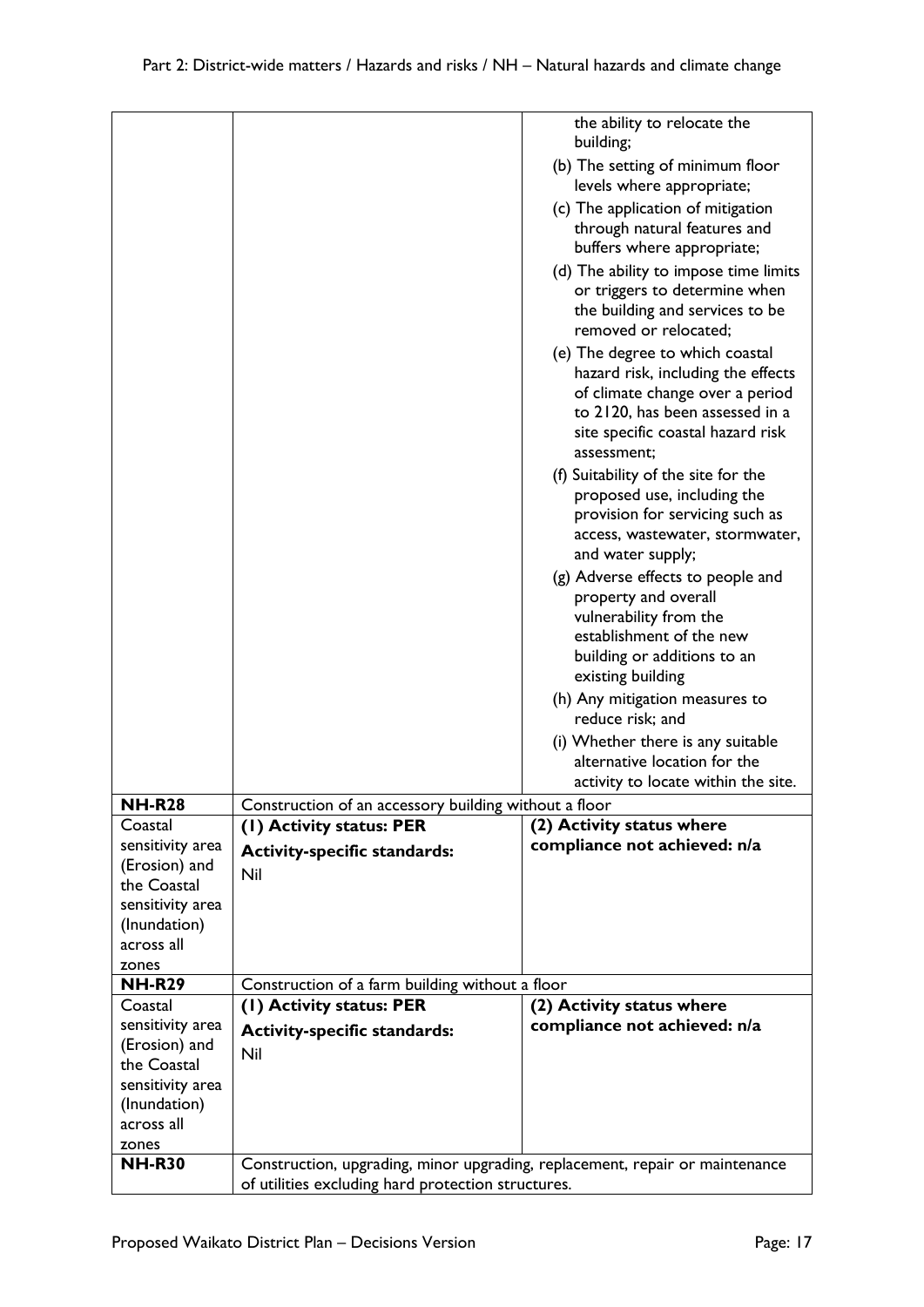| Coastal          | (1) Activity status: PER                                                       | (2) Activity status where                                     |
|------------------|--------------------------------------------------------------------------------|---------------------------------------------------------------|
| sensitivity area | <b>Activity-specific standards:</b>                                            | compliance not achieved: n/a                                  |
| (Erosion) and    | Nil                                                                            |                                                               |
| the Coastal      |                                                                                |                                                               |
| sensitivity area |                                                                                |                                                               |
| (Inundation)     |                                                                                |                                                               |
| across all       |                                                                                |                                                               |
| zones            |                                                                                |                                                               |
| <b>NH-R31</b>    | Maintenance or repair of an existing lawfully established hard protection      |                                                               |
|                  | structure                                                                      |                                                               |
| Coastal          | (1) Activity status: PER                                                       | (2) Activity status where                                     |
| sensitivity area | <b>Activity-specific standards:</b>                                            | compliance not achieved: n/a                                  |
| (Erosion) and    | Nil                                                                            |                                                               |
| the Coastal      |                                                                                |                                                               |
| sensitivity area |                                                                                |                                                               |
| (Inundation)     |                                                                                |                                                               |
| across all       |                                                                                |                                                               |
| zones            |                                                                                |                                                               |
| <b>NH-R32</b>    | Construction of a new building, or reconstruction of, or additions to existing |                                                               |
|                  | buildings in the RPZ - Rangitahi Peninsula zone and Coastal sensitivity area   |                                                               |
|                  | (Erosion) on a certificate of title which was created by subdivision consent   |                                                               |
|                  | granted between 28 September 2015 and 17 January 2022                          |                                                               |
| Coastal          | (1) Activity status: PER                                                       | (2) Activity status where                                     |
| sensitivity area | <b>Activity-specific standards:</b>                                            | compliance not achieved: RDIS                                 |
| (Erosion) and    |                                                                                | <b>Council's discretion is restricted</b>                     |
| the Coastal      | (a) Compliance with the<br>requirements of any consent                         | to the following matters:                                     |
| sensitivity area | notice for the certificate of title                                            |                                                               |
| (Inundation)     | pursuant to section 221 of the                                                 | (a) The ability to manage coastal                             |
| across all       |                                                                                | hazard risk through appropriate                               |
| zones            | Resource Management Act 1991                                                   | building materials, structural or<br>design work, engineering |
|                  | containing specific design or<br>location requirements for                     | solutions, and other appropriate                              |
|                  | buildings.                                                                     |                                                               |
|                  |                                                                                | mitigation measures, including                                |
|                  |                                                                                | the ability to relocate the                                   |
|                  |                                                                                | building;                                                     |
|                  |                                                                                | (b) The setting of minimum floor                              |
|                  |                                                                                | levels where appropriate;                                     |
|                  |                                                                                | (c) The application of mitigation                             |
|                  |                                                                                | through natural features and                                  |
|                  |                                                                                | buffers where appropriate;                                    |
|                  |                                                                                | (d) The ability to impose time limits                         |
|                  |                                                                                | or triggers to determine when                                 |
|                  |                                                                                | the building and services to be                               |
|                  |                                                                                | removed or relocated;                                         |
|                  |                                                                                | (e) The degree to which coastal                               |
|                  |                                                                                | hazard risk, including the effects                            |
|                  |                                                                                | of climate change over a period                               |
|                  |                                                                                | to 2120, has been assessed in a                               |
|                  |                                                                                | site specific coastal hazard risk                             |
|                  |                                                                                | assessment:                                                   |
|                  |                                                                                | (f) Suitability of the site for the                           |
|                  |                                                                                | proposed use, including the                                   |
|                  |                                                                                |                                                               |
|                  |                                                                                | provision for servicing such as                               |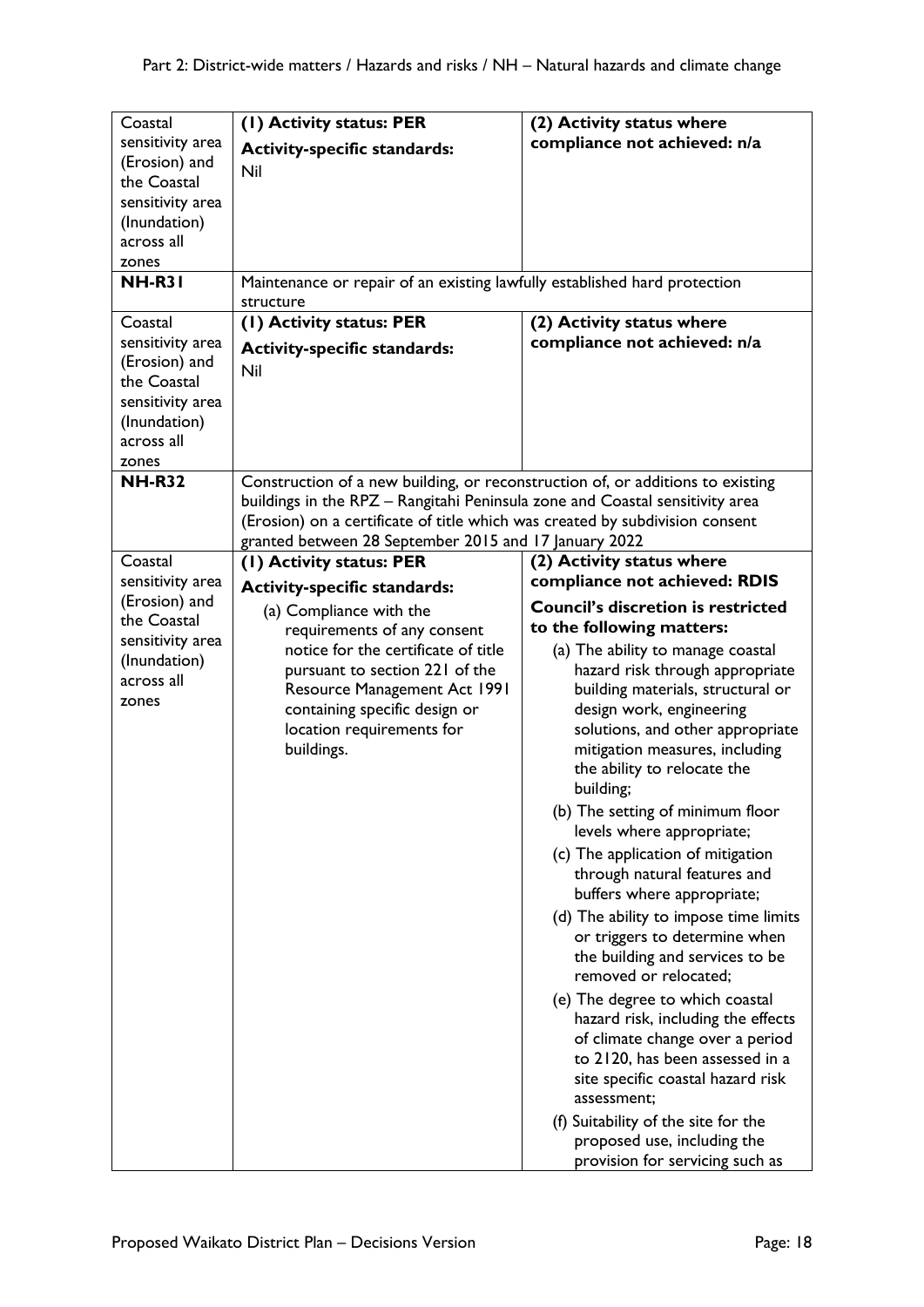|                            |                                                                                                                            | access, wastewater, stormwater,                           |
|----------------------------|----------------------------------------------------------------------------------------------------------------------------|-----------------------------------------------------------|
|                            |                                                                                                                            | and water supply;                                         |
|                            |                                                                                                                            | (g) Adverse effects to people and<br>property and overall |
|                            |                                                                                                                            | vulnerability from the                                    |
|                            |                                                                                                                            | establishment of the new                                  |
|                            |                                                                                                                            | building or additions to an                               |
|                            |                                                                                                                            | existing building                                         |
|                            |                                                                                                                            | (h) Any mitigation measures to                            |
|                            |                                                                                                                            | reduce risk; and                                          |
|                            |                                                                                                                            | (i) Whether there is any suitable                         |
|                            |                                                                                                                            | alternative location for the                              |
|                            |                                                                                                                            | activity to locate within the site.                       |
| <b>NH-R33</b>              | Construction of a new building or additions to an existing building not provided<br>for in Rules NH-R27- NH-R30 and NH-R32 |                                                           |
| Coastal                    | (I) Activity status: RDIS                                                                                                  | (2) Activity status where                                 |
| sensitivity area           | <b>Activity-specific standards:</b>                                                                                        | compliance not achieved: n/a                              |
| (Erosion) and              | Nil                                                                                                                        |                                                           |
| the Coastal                |                                                                                                                            |                                                           |
| sensitivity area           | <b>Council's discretion is restricted</b>                                                                                  |                                                           |
| (Inundation)<br>across all | to the following matters:                                                                                                  |                                                           |
| zones                      | (a) The ability to manage coastal                                                                                          |                                                           |
|                            | hazard risk through appropriate                                                                                            |                                                           |
|                            | building materials, structural or                                                                                          |                                                           |
|                            | design work, engineering                                                                                                   |                                                           |
|                            | solutions, and other appropriate                                                                                           |                                                           |
|                            | mitigation measures, including                                                                                             |                                                           |
|                            | the ability to relocate the                                                                                                |                                                           |
|                            | building;                                                                                                                  |                                                           |
|                            | (b) The setting of minimum floor                                                                                           |                                                           |
|                            | levels where appropriate;                                                                                                  |                                                           |
|                            | (c) The application of mitigation                                                                                          |                                                           |
|                            | through natural features and<br>buffers where appropriate;                                                                 |                                                           |
|                            |                                                                                                                            |                                                           |
|                            | (d) The ability to impose time limits<br>or triggers to determine when                                                     |                                                           |
|                            | the building and services to be                                                                                            |                                                           |
|                            | removed or relocated;                                                                                                      |                                                           |
|                            | (e) The degree to which coastal                                                                                            |                                                           |
|                            | hazard risk, including the effects                                                                                         |                                                           |
|                            | of climate change over a period                                                                                            |                                                           |
|                            | to 2120, has been assessed in a                                                                                            |                                                           |
|                            | site specific coastal hazard risk                                                                                          |                                                           |
|                            | assessment;                                                                                                                |                                                           |
|                            | (f) Suitability of the site for the                                                                                        |                                                           |
|                            | proposed use, including the                                                                                                |                                                           |
|                            | provision for servicing such as                                                                                            |                                                           |
|                            | access, wastewater, stormwater,                                                                                            |                                                           |
|                            | and water supply;                                                                                                          |                                                           |
|                            | (g) Adverse effects to people and<br>property and overall                                                                  |                                                           |
|                            | vulnerability from the                                                                                                     |                                                           |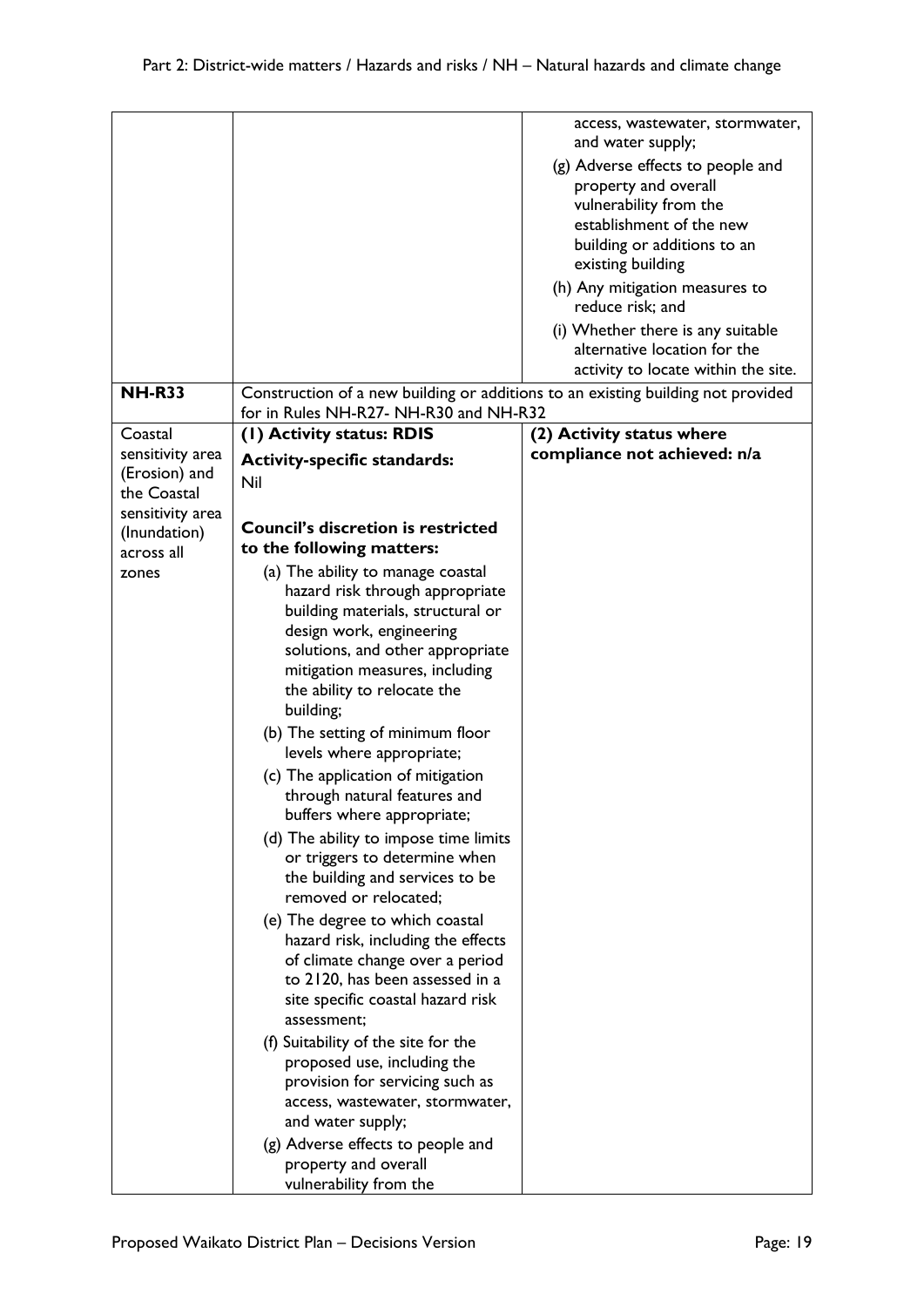|                  | establishment of the new                                                         |                                                                                      |
|------------------|----------------------------------------------------------------------------------|--------------------------------------------------------------------------------------|
|                  | building or additions to an                                                      |                                                                                      |
|                  | existing building                                                                |                                                                                      |
|                  | (h) Any mitigation measures to                                                   |                                                                                      |
|                  | reduce risk; and                                                                 |                                                                                      |
|                  | (i) Whether there is any suitable                                                |                                                                                      |
|                  | alternative location for the                                                     |                                                                                      |
|                  | activity to locate within the site.                                              |                                                                                      |
| <b>NH-R34</b>    | Any subdivision to create any additional vacant lots where the additional vacant |                                                                                      |
|                  | lot(s) are located partially or entirely within the Coastal sensitivity area     |                                                                                      |
|                  | (Inundation), Coastal sensitivity area (Erosion).                                |                                                                                      |
|                  |                                                                                  | This rule does not apply to subdivision for a utility allotment, access allotment or |
|                  | subdivision creating a reserve allotment                                         |                                                                                      |
| Coastal          | (1) Activity status: RDIS                                                        | (2) Activity status where                                                            |
| sensitivity area | <b>Activity-specific standards:</b>                                              | compliance not achieved: n/a                                                         |
| (Erosion) and    | Nil                                                                              |                                                                                      |
| the Coastal      |                                                                                  |                                                                                      |
| sensitivity area |                                                                                  |                                                                                      |
| (Inundation)     | <b>Council's discretion is restricted</b>                                        |                                                                                      |
| across all       | to the following matters:                                                        |                                                                                      |
| zones            | (a) Whether the vacant $lot(s)$ are                                              |                                                                                      |
|                  | capable of containing a<br>complying building platform                           |                                                                                      |
|                  | entirely outside the Coastal                                                     |                                                                                      |
|                  | sensitivity area (Inundation), or                                                |                                                                                      |
|                  | the Coastal sensitivity area                                                     |                                                                                      |
|                  | (Erosion); or                                                                    |                                                                                      |
|                  | (b) Where the vacant lot(s) are not                                              |                                                                                      |
|                  | capable of containing a                                                          |                                                                                      |
|                  | complying building platform                                                      |                                                                                      |
|                  | entirely outside of the Coastal                                                  |                                                                                      |
|                  | sensitivity area (Inundation), or                                                |                                                                                      |
|                  | the Coastal sensitivity area                                                     |                                                                                      |
|                  | (Erosion):                                                                       |                                                                                      |
|                  | (i) The degree to which coastal                                                  |                                                                                      |
|                  | hazard risk, including the<br>effects of climate change over                     |                                                                                      |
|                  | a period to 2120, has been                                                       |                                                                                      |
|                  | assessed in a site specific                                                      |                                                                                      |
|                  | coastal hazard risk                                                              |                                                                                      |
|                  | assessment;                                                                      |                                                                                      |
|                  | (ii) Suitability of the vacant lot                                               |                                                                                      |
|                  | for the likely future uses,                                                      |                                                                                      |
|                  | including the provision for                                                      |                                                                                      |
|                  | servicing such as access,                                                        |                                                                                      |
|                  | wastewater, stormwater, and                                                      |                                                                                      |
|                  | water supply;                                                                    |                                                                                      |
|                  | (iii) The degree to which                                                        |                                                                                      |
|                  | alternative subdivision                                                          |                                                                                      |
|                  | layout(s) have been                                                              |                                                                                      |
|                  | investigated to avoid or<br>mitigate coastal hazards;                            |                                                                                      |
|                  |                                                                                  |                                                                                      |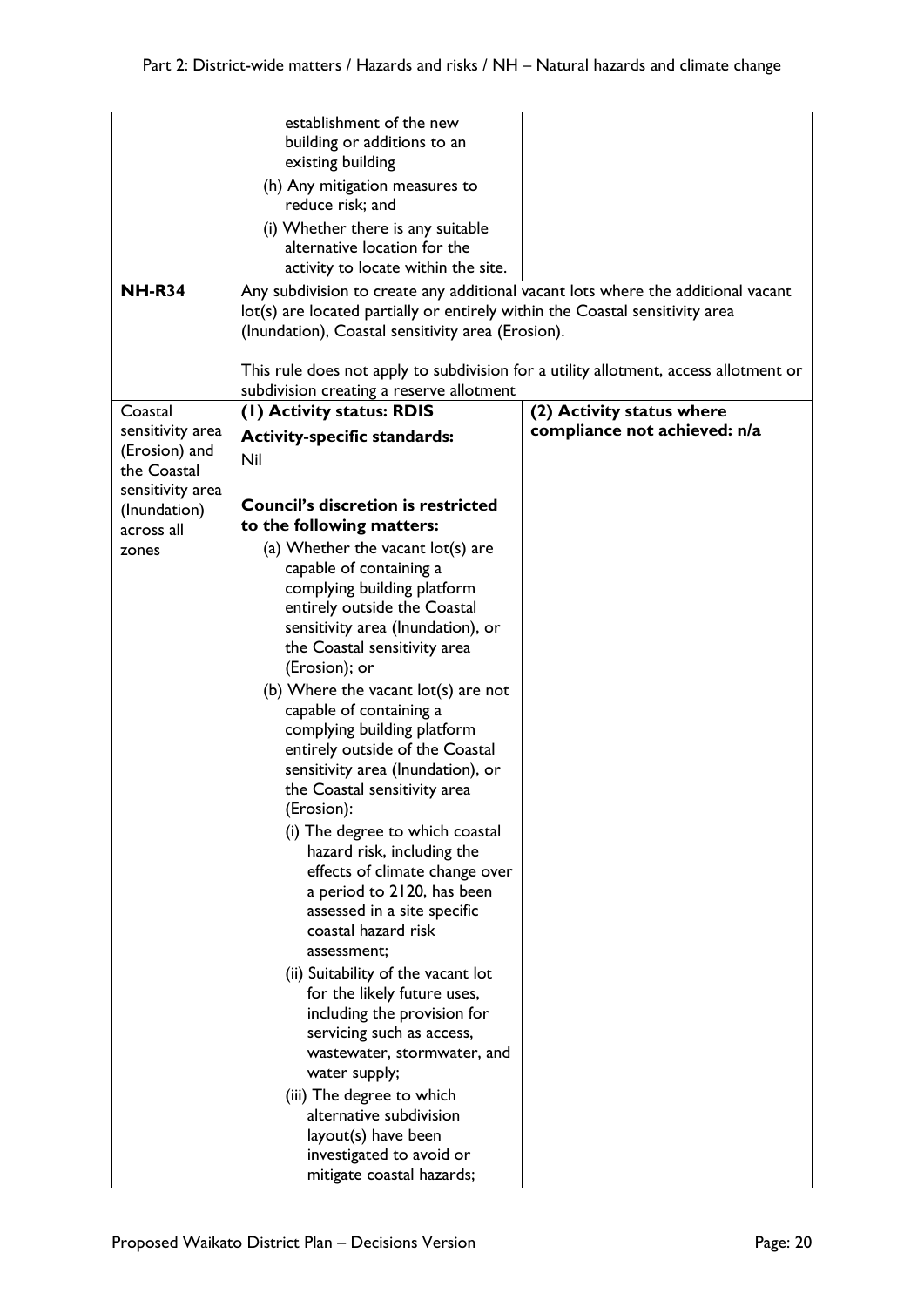|                  | (iv) Adverse effects to people,                                          |                              |
|------------------|--------------------------------------------------------------------------|------------------------------|
|                  | property and the                                                         |                              |
|                  | environment and overall                                                  |                              |
|                  | vulnerability from the likely                                            |                              |
|                  | future uses, including any                                               |                              |
|                  | mitigation measures to                                                   |                              |
|                  | reduce risk; and                                                         |                              |
|                  |                                                                          |                              |
|                  | (v) The setting of minimum floor                                         |                              |
|                  | levels in areas subject to                                               |                              |
|                  | inundation.                                                              |                              |
| <b>NH-R35</b>    | Construction of a new hard protection structure, or any extension to, or |                              |
|                  | upgrade or replacement of an existing hard protection structure          |                              |
| Coastal          | (I) Activity status: RDIS                                                | (2) Activity status where    |
| sensitivity area |                                                                          | compliance not achieved: n/a |
|                  | <b>Activity-specific standards:</b>                                      |                              |
| (Erosion) and    | Nil                                                                      |                              |
| the Coastal      |                                                                          |                              |
| sensitivity area |                                                                          |                              |
| (Inundation)     | <b>Council's discretion is restricted</b>                                |                              |
| across all       | to the following matters:                                                |                              |
| zones            | (a) Whether structures have                                              |                              |
|                  | primarily a public and/or                                                |                              |
|                  | environmental benefit when                                               |                              |
|                  | located on public land;                                                  |                              |
|                  | (b) The extent to which the                                              |                              |
|                  |                                                                          |                              |
|                  | structure is effective,                                                  |                              |
|                  | considering a range of coastal                                           |                              |
|                  | hazard events including the                                              |                              |
|                  | effects of climate change and the                                        |                              |
|                  | activities or development they                                           |                              |
|                  | are designed to protect;                                                 |                              |
|                  | (c) The extent to which economic,                                        |                              |
|                  | social and environmental                                                 |                              |
|                  | benefits outweigh costs;                                                 |                              |
|                  |                                                                          |                              |
|                  | (d) Whether risk to people,                                              |                              |
|                  | property, infrastructure,                                                |                              |
|                  | environment, historic heritage                                           |                              |
|                  | or sites and areas of significance                                       |                              |
|                  | to Maaori is not transferred or                                          |                              |
|                  | increased;                                                               |                              |
|                  | (e) The extent to which structures                                       |                              |
|                  | are located as far landward as                                           |                              |
|                  | practicable;                                                             |                              |
|                  | (f) Whether public access both to                                        |                              |
|                  |                                                                          |                              |
|                  | and along the coastal area and to                                        |                              |
|                  | the coastal marine area are                                              |                              |
|                  | provided for where the                                                   |                              |
|                  | structure is located on public                                           |                              |
|                  | land; and                                                                |                              |
|                  | (g) Whether an adaptive                                                  |                              |
|                  | management strategy has been                                             |                              |
|                  | prepared to manage coastal                                               |                              |
|                  | hazards, and whether the                                                 |                              |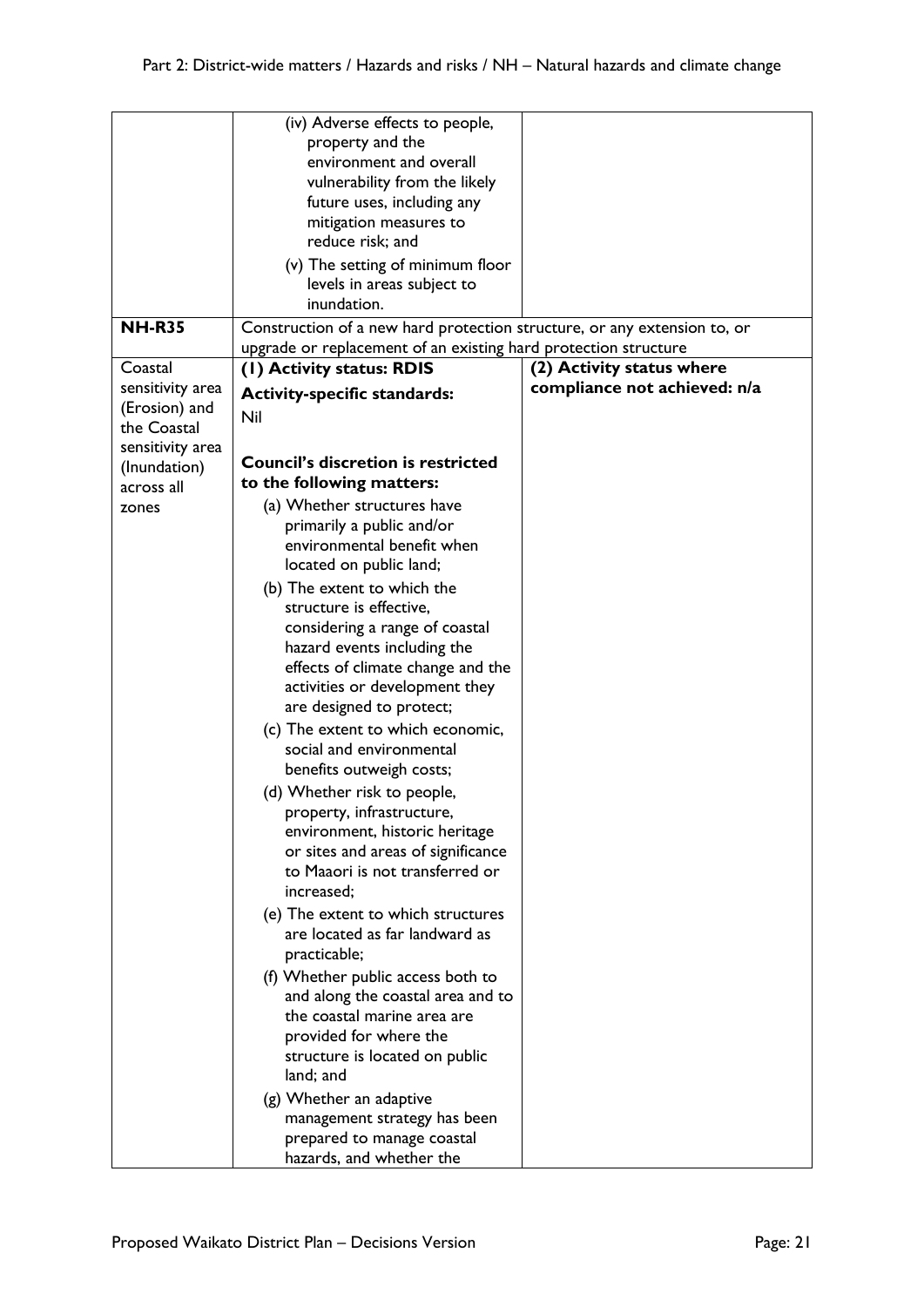| structure is consistent with that |  |
|-----------------------------------|--|
| strategy.                         |  |
|                                   |  |

## *High risk coastal erosion area*

| <b>NH-R36</b>              | Construction of an accessory building without a floor                          |                              |
|----------------------------|--------------------------------------------------------------------------------|------------------------------|
| High risk                  | (I) Activity status: PER                                                       | (2) Activity status where    |
| coastal                    | <b>Activity-specific standards:</b>                                            | compliance not achieved: NC  |
| erosion area               | (a) The gross floor area of the                                                |                              |
| across all                 | building does not exceed 40m <sup>2</sup> .                                    |                              |
| zones                      |                                                                                |                              |
| <b>NH-R37</b>              | Construction of a farm building without a floor                                |                              |
| High risk                  | (1) Activity status: PER                                                       | (2) Activity status where    |
| coastal<br>erosion area    | <b>Activity-specific standards:</b>                                            | compliance not achieved: NC  |
| across all                 | (a) The gross floor area of the                                                |                              |
| zones                      | building does not exceed 40m <sup>2</sup> .                                    |                              |
| <b>NH-R38</b>              | Repair, maintenance or minor upgrading of existing utilities excluding hard    |                              |
|                            | protection structures                                                          |                              |
| High risk                  | (I) Activity status: PER                                                       | (2) Activity status where    |
| coastal                    | <b>Activity-specific standards:</b>                                            | compliance not achieved: n/a |
| erosion area               | Nil.                                                                           |                              |
| across all                 |                                                                                |                              |
| zones                      |                                                                                |                              |
| <b>NH-R39</b>              | Construction, operation, replacement or upgrading of telecommunications lines, |                              |
|                            | poles, cabinets and masts/poles supporting antennas                            |                              |
| High risk                  | (1) Activity status: PER                                                       | (2) Activity status where    |
| coastal                    | <b>Activity-specific standards:</b>                                            | compliance not achieved: n/a |
| erosion area<br>across all | Nil.                                                                           |                              |
| zones                      |                                                                                |                              |
| <b>NH-R40</b>              | New electricity lines, poles, cabinets and masts/ poles supporting antennas    |                              |
| High risk                  | (1) Activity status: PER                                                       | (2) Activity status where    |
| coastal                    | <b>Activity-specific standards:</b>                                            | compliance not achieved: n/a |
| erosion area               |                                                                                |                              |
| across all                 | Nil.                                                                           |                              |
| zones                      |                                                                                |                              |
| NH-R41                     | Maintenance or repair of an existing lawfully established hard protection      |                              |
|                            | structure.                                                                     |                              |
| High risk                  | (I) Activity status: PER                                                       | (2) Activity status where    |
| coastal                    | <b>Activity-specific standards:</b>                                            | compliance not achieved: n/a |
| erosion area               | Nil.                                                                           |                              |
| across all                 |                                                                                |                              |
| zones<br><b>NH-R42</b>     | Earthworks for an activity listed in Rules NH-R36 - NH-R41, including the      |                              |
|                            | maintenance and repair of access tracks                                        |                              |
| High risk                  | (1) Activity status: PER                                                       | (2) Activity status where    |
| coastal                    |                                                                                | compliance not achieved: DIS |
| erosion area               | <b>Activity-specific standards:</b>                                            |                              |
| across all                 | (a) The maximum volume of filling                                              |                              |
| zones                      | does not exceed 10m <sup>3</sup> per site;                                     |                              |
|                            | and                                                                            |                              |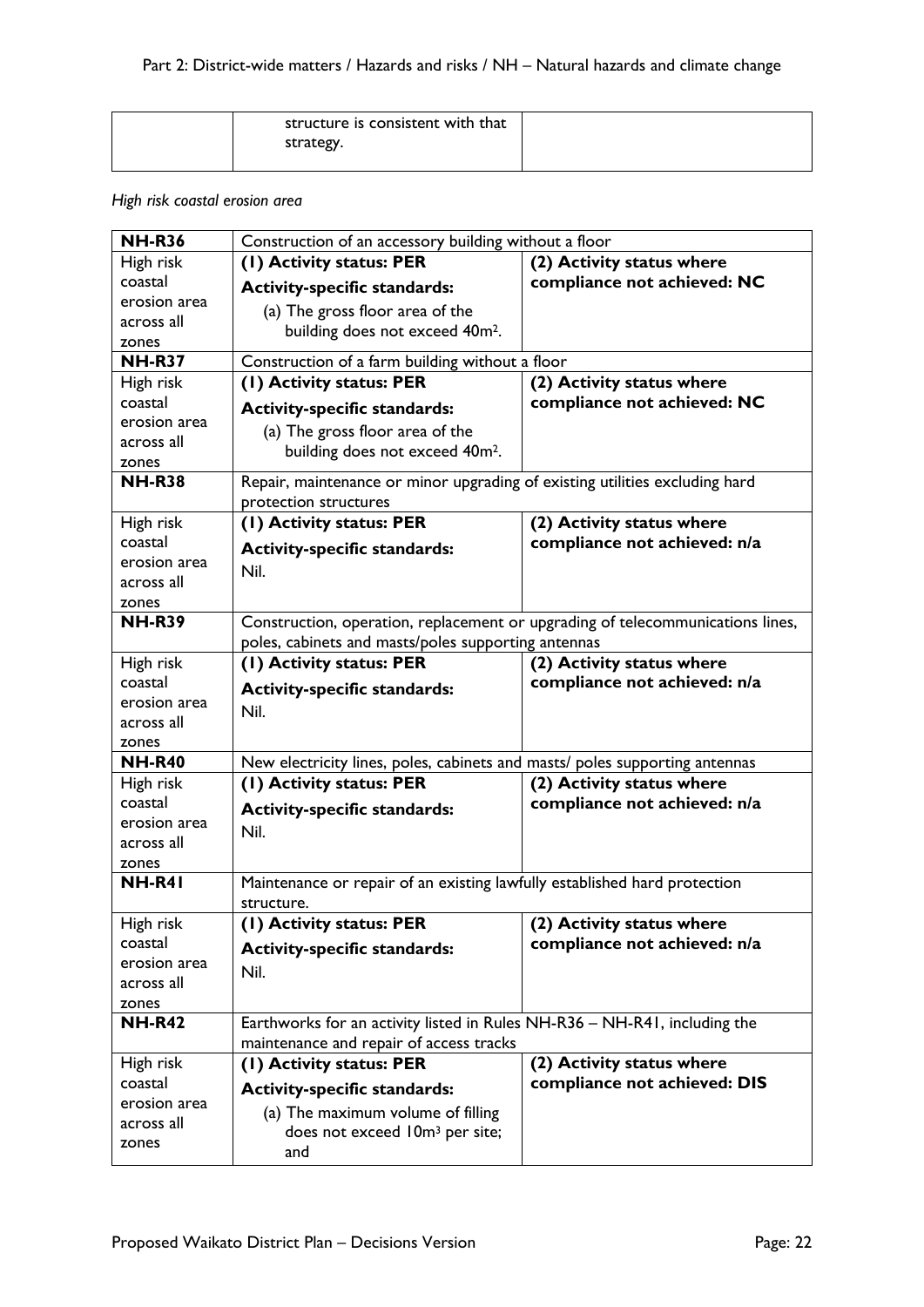|                     | (b) The maximum depth of any                                                                                                                 |                              |
|---------------------|----------------------------------------------------------------------------------------------------------------------------------------------|------------------------------|
|                     | excavation or filling does not                                                                                                               |                              |
|                     | exceed 0.5m above or below                                                                                                                   |                              |
| <b>NH-R43</b>       | ground level.                                                                                                                                |                              |
|                     | Construction of a new hard protection structure, or any extension to, or<br>upgrade or replacement of an existing hard protection structure. |                              |
| High risk           | (1) Activity status: RDIS                                                                                                                    | (2) Activity status where    |
| coastal             | <b>Activity-specific standards:</b>                                                                                                          | compliance not achieved: n/a |
| erosion area        | Nil                                                                                                                                          |                              |
| across all<br>zones |                                                                                                                                              |                              |
|                     | <b>Council's discretion is restricted</b><br>to the following matters:                                                                       |                              |
|                     | (a) Whether structures have                                                                                                                  |                              |
|                     | primarily a public and/or                                                                                                                    |                              |
|                     | environmental benefit when<br>located on public land;                                                                                        |                              |
|                     | (b) The extent to which the                                                                                                                  |                              |
|                     | structure is effective,                                                                                                                      |                              |
|                     | considering a range of coastal                                                                                                               |                              |
|                     | hazard events including the<br>effects of climate change and the                                                                             |                              |
|                     | activities or development they                                                                                                               |                              |
|                     | are designed to protect;                                                                                                                     |                              |
|                     | (c) The extent to which economic,                                                                                                            |                              |
|                     | social and environmental                                                                                                                     |                              |
|                     | benefits outweigh costs;                                                                                                                     |                              |
|                     | (d) Whether risk to people,                                                                                                                  |                              |
|                     | property, infrastructure,<br>environment, historic heritage                                                                                  |                              |
|                     | or sites and areas of significance                                                                                                           |                              |
|                     | to Maaori is not transferred or                                                                                                              |                              |
|                     | increased;                                                                                                                                   |                              |
|                     | (e) The extent to which structures                                                                                                           |                              |
|                     | are located as far landward as                                                                                                               |                              |
|                     | practicable;                                                                                                                                 |                              |
|                     | (f) Whether public access both to<br>and along the coastal area and to                                                                       |                              |
|                     | the coastal marine area are                                                                                                                  |                              |
|                     | provided for where the                                                                                                                       |                              |
|                     | structure is located on public                                                                                                               |                              |
|                     | land; and                                                                                                                                    |                              |
|                     | (g) Whether an adaptive                                                                                                                      |                              |
|                     | management strategy has been                                                                                                                 |                              |
|                     | prepared to manage coastal<br>hazards, and whether the                                                                                       |                              |
|                     | structure is consistent with that                                                                                                            |                              |
|                     | strategy.                                                                                                                                    |                              |
| <b>NH-R44</b>       | Earthworks not provided for in Rule NH-42                                                                                                    |                              |
| High risk           | <b>Activity status: DIS</b>                                                                                                                  |                              |
| coastal             |                                                                                                                                              |                              |
| erosion area        |                                                                                                                                              |                              |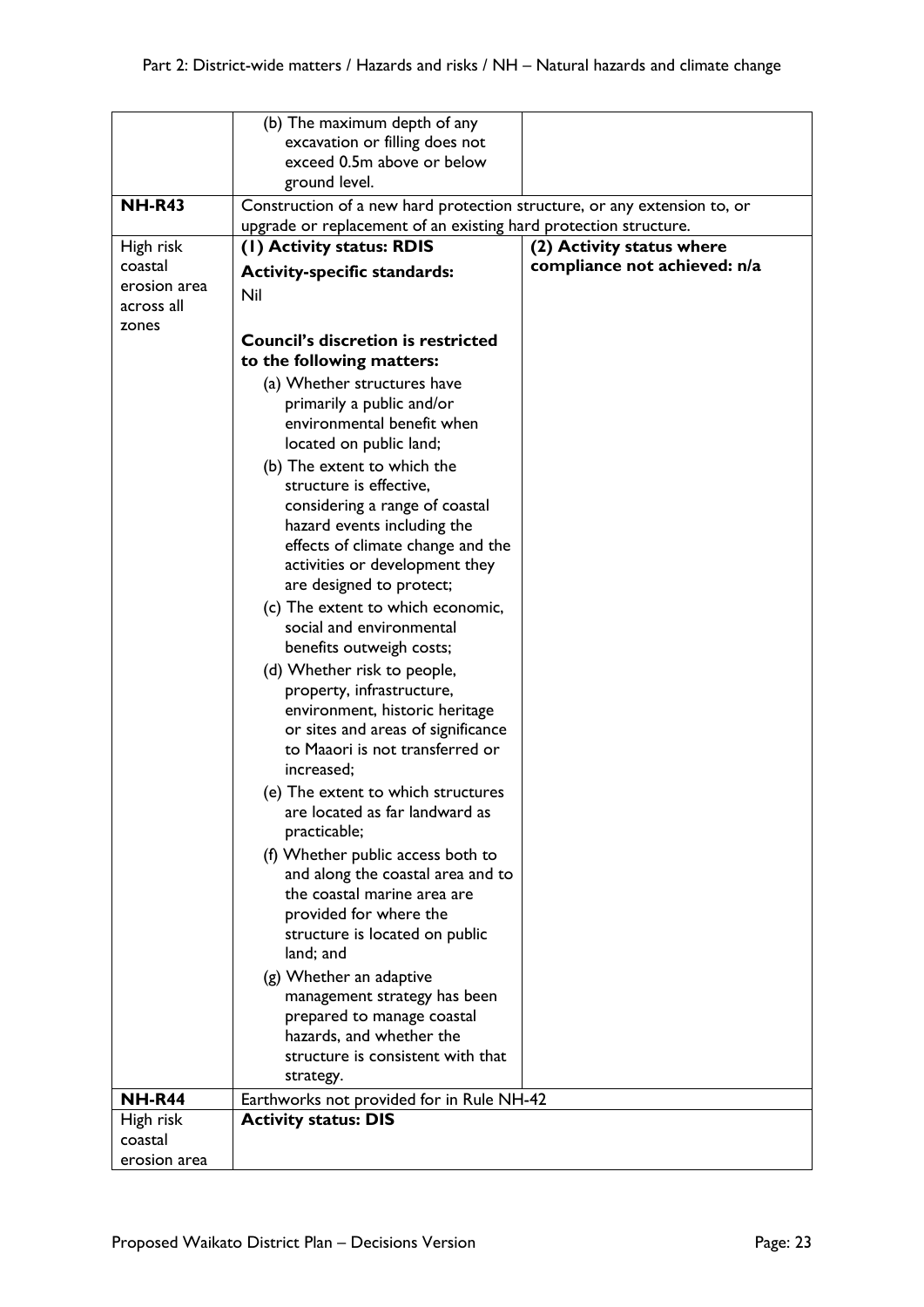| across all             |                                                                                                                  |
|------------------------|------------------------------------------------------------------------------------------------------------------|
| zones                  |                                                                                                                  |
| <b>NH-R45</b>          | Relocation of an existing building within the same site where the building is                                    |
|                        | relocated landward of its existing position                                                                      |
| High risk              | <b>Activity status: DIS</b>                                                                                      |
| coastal                |                                                                                                                  |
| erosion area           |                                                                                                                  |
| across all             |                                                                                                                  |
| zones                  |                                                                                                                  |
| <b>NH-R46</b>          | Replacement of an existing building within the same site where:                                                  |
|                        | (a) The replacement building is located landward of the existing building that<br>it replaces;                   |
|                        | (b) The replacement building is relocatable on a suspended timber floor; and                                     |
|                        | (c) The gross floor area of the replacement building is no larger than the<br>existing building that it replaces |
| High risk              | <b>Activity status: DIS</b>                                                                                      |
| coastal                |                                                                                                                  |
| erosion area           |                                                                                                                  |
| across all             |                                                                                                                  |
| zones                  |                                                                                                                  |
| <b>NH-R47</b>          | Construction of new utilities not provided for in Rules NH-R39 and NH-R40                                        |
| High risk              | <b>Activity status: DIS</b>                                                                                      |
| coastal                |                                                                                                                  |
| erosion area           |                                                                                                                  |
| across all             |                                                                                                                  |
| zones                  |                                                                                                                  |
| <b>NH-R48</b>          | Upgrading of existing utilities not provided for in Rules NH-R38 and NH-R39                                      |
| High risk              | <b>Activity status: DIS</b>                                                                                      |
| coastal                |                                                                                                                  |
| erosion area           |                                                                                                                  |
| across all             |                                                                                                                  |
| zones                  |                                                                                                                  |
| <b>NH-R49</b>          | Subdivision that creates one or more additional vacant lot(s) where the                                          |
|                        | additional lot(s) are partially within the High risk coastal erosion area and each                               |
|                        | additional lot(s) contains a net site area capable of containing a complying                                     |
|                        | building platform entirely outside the High risk coastal erosion area.                                           |
|                        |                                                                                                                  |
|                        | This rule does not apply to subdivision for a utility allotment, access allotment or                             |
|                        | subdivision to create a reserve allotment.                                                                       |
| High risk              | <b>Activity status: DIS</b>                                                                                      |
| coastal                |                                                                                                                  |
| erosion area           |                                                                                                                  |
| across all             |                                                                                                                  |
| zones<br><b>NH-R50</b> | Construction of a new building or additions to an existing building, not provided                                |
|                        | for in Rules NH-R36 - NH-R40, NH-R45 - NH-R48                                                                    |
| High risk              | <b>Activity status: NC</b>                                                                                       |
| coastal                |                                                                                                                  |
| erosion area           |                                                                                                                  |
| across all             |                                                                                                                  |
| zones                  |                                                                                                                  |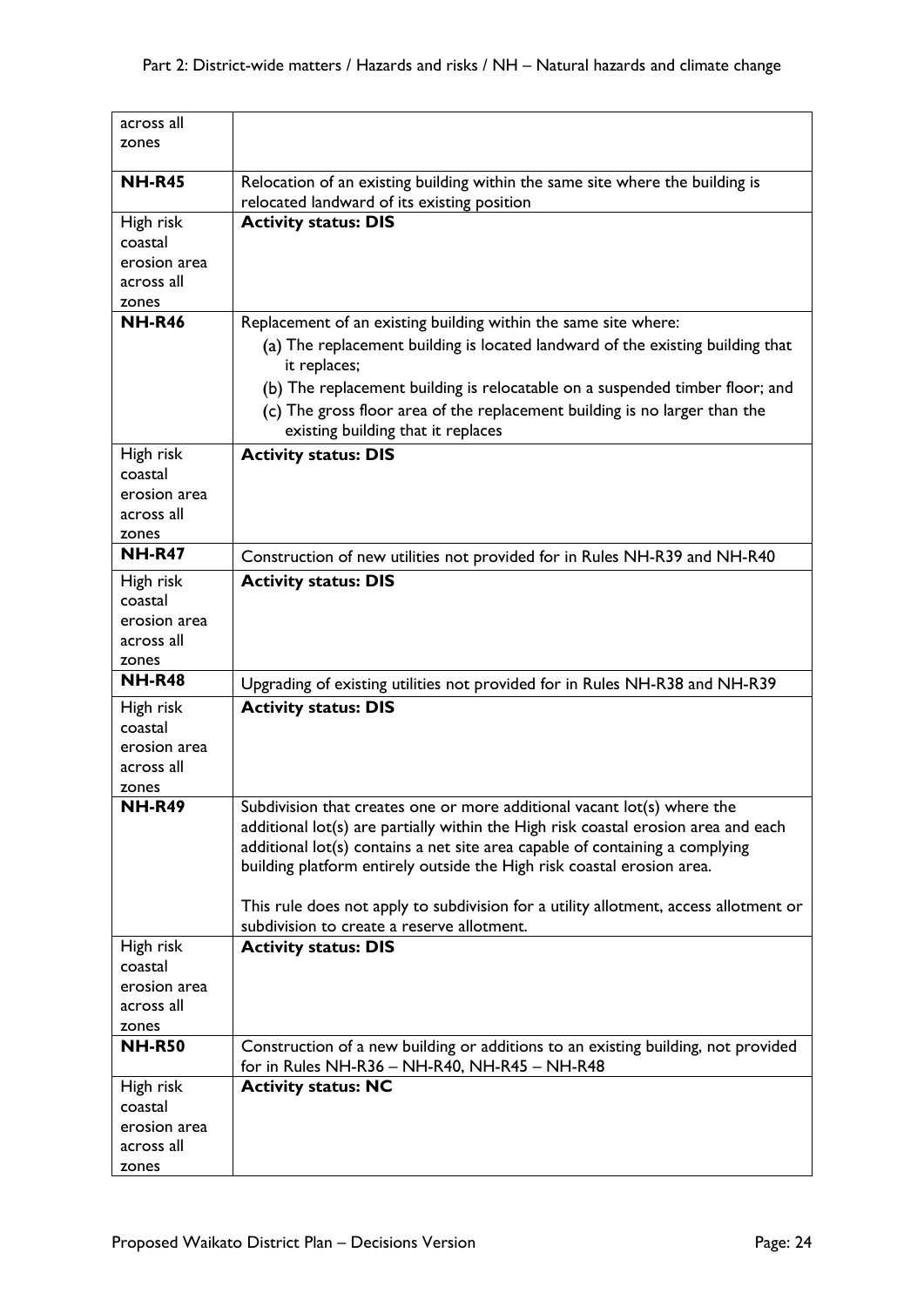| <b>NH-R51</b> | Subdivision to create one or more additional lot(s) that does not comply with<br>Rule NH-R49.                                      |
|---------------|------------------------------------------------------------------------------------------------------------------------------------|
|               | This rule does not apply to subdivision for a utility allotment, access allotment or<br>subdivision to create a reserve allotment. |
| High risk     | <b>Activity status: NC</b>                                                                                                         |
| coastal       |                                                                                                                                    |
| erosion area  |                                                                                                                                    |
| across all    |                                                                                                                                    |
| zones         |                                                                                                                                    |
| <b>NH-R52</b> | Emergency service facilities and hospitals                                                                                         |
| High risk     | <b>Activity status: NC</b>                                                                                                         |
| coastal       |                                                                                                                                    |
| erosion area  |                                                                                                                                    |
| across all    |                                                                                                                                    |
| zones         |                                                                                                                                    |

## *High risk coastal inundation area*

| <b>NH-R53</b>          | Construction of an accessory building without a floor                                                |                              |
|------------------------|------------------------------------------------------------------------------------------------------|------------------------------|
| High risk              | (1) Activity status: PER                                                                             | (2) Activity status where    |
| coastal                | <b>Activity-specific standards:</b>                                                                  | compliance not achieved: NC  |
| inundation             | (a) The gross floor area of the                                                                      |                              |
| area across all        | building does not exceed 40m <sup>2</sup> .                                                          |                              |
| zones                  |                                                                                                      |                              |
| $NH-R54$               | Construction of a farm building without a floor                                                      |                              |
| High risk              | (I) Activity status: PER                                                                             | (2) Activity status where    |
| coastal                | <b>Activity-specific standards:</b>                                                                  | compliance not achieved: NC  |
| inundation             | (a) The gross floor area of the                                                                      |                              |
| area across all        | building does not exceed 40m <sup>2</sup> .                                                          |                              |
| zones<br><b>NH-R55</b> |                                                                                                      |                              |
|                        | Repair, maintenance or minor upgrading of existing utilities excluding hard<br>protection structures |                              |
| High risk              | (1) Activity status: PER                                                                             | (2) Activity status where    |
| coastal                |                                                                                                      | compliance not achieved: n/a |
| inundation             | <b>Activity-specific standards:</b>                                                                  |                              |
| area across all        | Nil.                                                                                                 |                              |
| zones                  |                                                                                                      |                              |
| <b>NH-R56</b>          | Construction, operation, replacement or upgrading of telecommunications lines,                       |                              |
|                        | poles, cabinets and masts/poles supporting antennas                                                  |                              |
| High risk              | (I) Activity status: PER                                                                             | (2) Activity status where    |
| coastal                | <b>Activity-specific standards:</b>                                                                  | compliance not achieved: n/a |
| inundation             | Nil.                                                                                                 |                              |
| area across all        |                                                                                                      |                              |
| zones                  |                                                                                                      |                              |
| <b>NH-R57</b>          | New electricity lines, poles, cabinets and masts/ poles supporting antennas                          |                              |
| High risk              | (1) Activity status: PER                                                                             | (2) Activity status where    |
| coastal                | <b>Activity-specific standards:</b>                                                                  | compliance not achieved: n/a |
| inundation             | Nil.                                                                                                 |                              |
| area across all        |                                                                                                      |                              |
| zones                  |                                                                                                      |                              |
| <b>NH-R58</b>          | Maintenance or repair of an existing lawfully established hard protection                            |                              |
|                        | structure.                                                                                           |                              |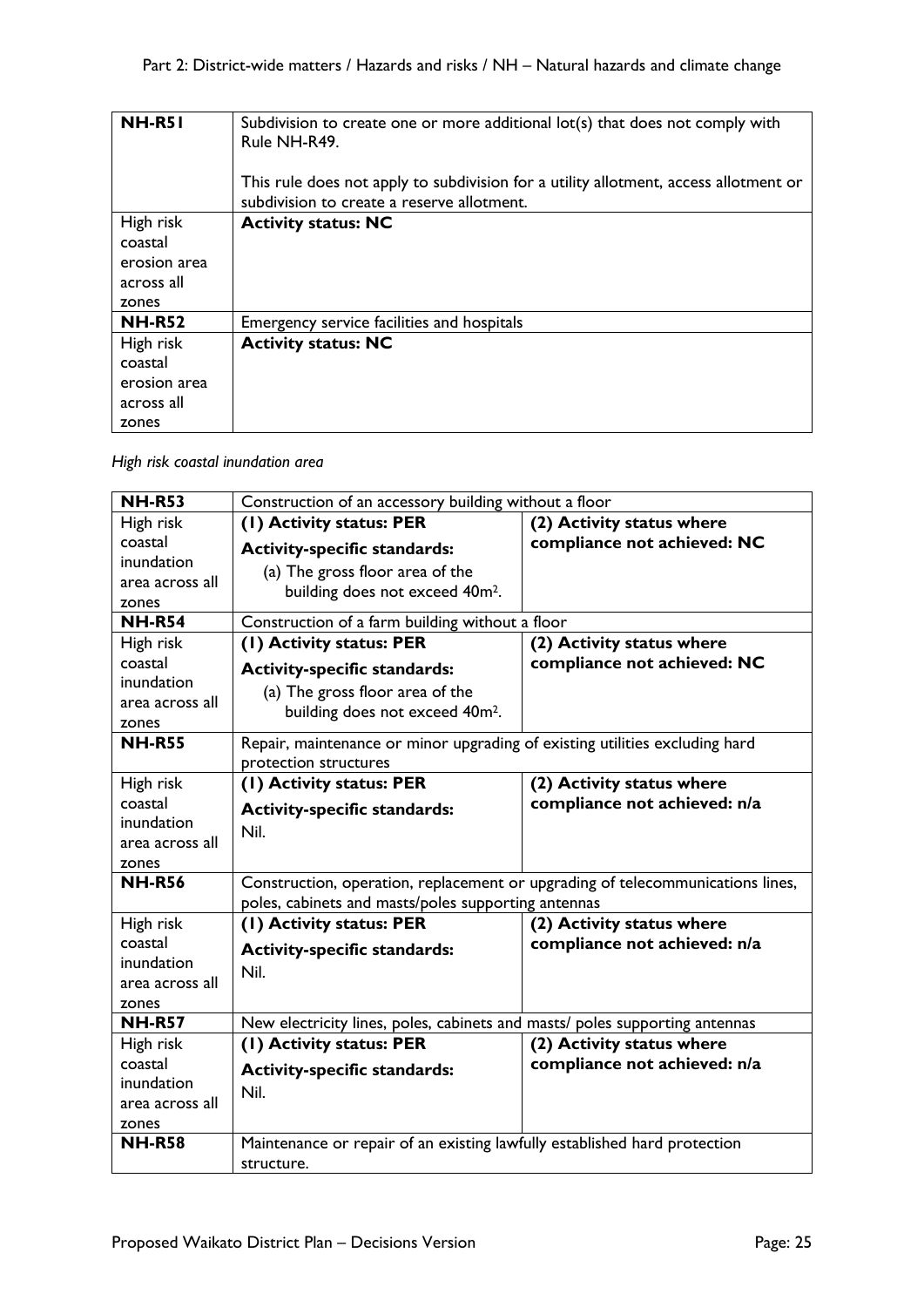| High risk       | (1) Activity status: PER                                                                                             | (2) Activity status where    |
|-----------------|----------------------------------------------------------------------------------------------------------------------|------------------------------|
| coastal         | <b>Activity-specific standards:</b>                                                                                  | compliance not achieved: n/a |
| inundation      | Nil.                                                                                                                 |                              |
| area across all |                                                                                                                      |                              |
| zones           |                                                                                                                      |                              |
| <b>NH-R59</b>   | Earthworks for an activity listed in Rules NH-R53 - NH-R57, including the<br>maintenance and repair of access tracks |                              |
| High risk       | (1) Activity status: PER                                                                                             | (2) Activity status where    |
| coastal         |                                                                                                                      | compliance not achieved: DIS |
| inundation      | <b>Activity-specific standards:</b>                                                                                  |                              |
| area across all | (a) The maximum volume of filling                                                                                    |                              |
| zones           | does not exceed 10m <sup>3</sup> per site;                                                                           |                              |
|                 | and                                                                                                                  |                              |
|                 | (b) The maximum depth of any                                                                                         |                              |
|                 | excavation or filling does not                                                                                       |                              |
|                 | exceed 0.5m above or below                                                                                           |                              |
|                 | ground level.                                                                                                        |                              |
| <b>NH-R60</b>   | Construction of a new hard protection structure, or any extension to, or                                             |                              |
|                 | upgrade or replacement of an existing hard protection structure.                                                     |                              |
| High risk       | (1) Activity status: RDIS                                                                                            | (2) Activity status where    |
| coastal         | <b>Activity-specific standards:</b>                                                                                  | compliance not achieved: n/a |
| inundation      | Nil                                                                                                                  |                              |
| area across all |                                                                                                                      |                              |
| zones           | <b>Council's discretion is restricted</b>                                                                            |                              |
|                 | to the following matters:                                                                                            |                              |
|                 |                                                                                                                      |                              |
|                 | (a) Whether structures have<br>primarily a public and/or                                                             |                              |
|                 | environmental benefit when                                                                                           |                              |
|                 | located on public land;                                                                                              |                              |
|                 | (b) The extent to which the                                                                                          |                              |
|                 | structure is effective,                                                                                              |                              |
|                 | considering a range of coastal                                                                                       |                              |
|                 | hazard events including the                                                                                          |                              |
|                 | effects of climate change and the                                                                                    |                              |
|                 | activities or development they                                                                                       |                              |
|                 | are designed to protect;                                                                                             |                              |
|                 | (c) The extent to which economic,                                                                                    |                              |
|                 | social and environmental                                                                                             |                              |
|                 | benefits outweigh costs;                                                                                             |                              |
|                 | (d) Whether risk to people,                                                                                          |                              |
|                 | property, infrastructure,                                                                                            |                              |
|                 | environment, historic heritage                                                                                       |                              |
|                 | or sites and areas of significance                                                                                   |                              |
|                 | to Maaori is not transferred or                                                                                      |                              |
|                 | increased;                                                                                                           |                              |
|                 | (e) The extent to which structures                                                                                   |                              |
|                 | are located as far landward as                                                                                       |                              |
|                 | practicable;                                                                                                         |                              |
|                 | (f) Whether public access both to                                                                                    |                              |
|                 | and along the coastal area and to                                                                                    |                              |
|                 | the coastal marine area are                                                                                          |                              |
|                 | provided for where the                                                                                               |                              |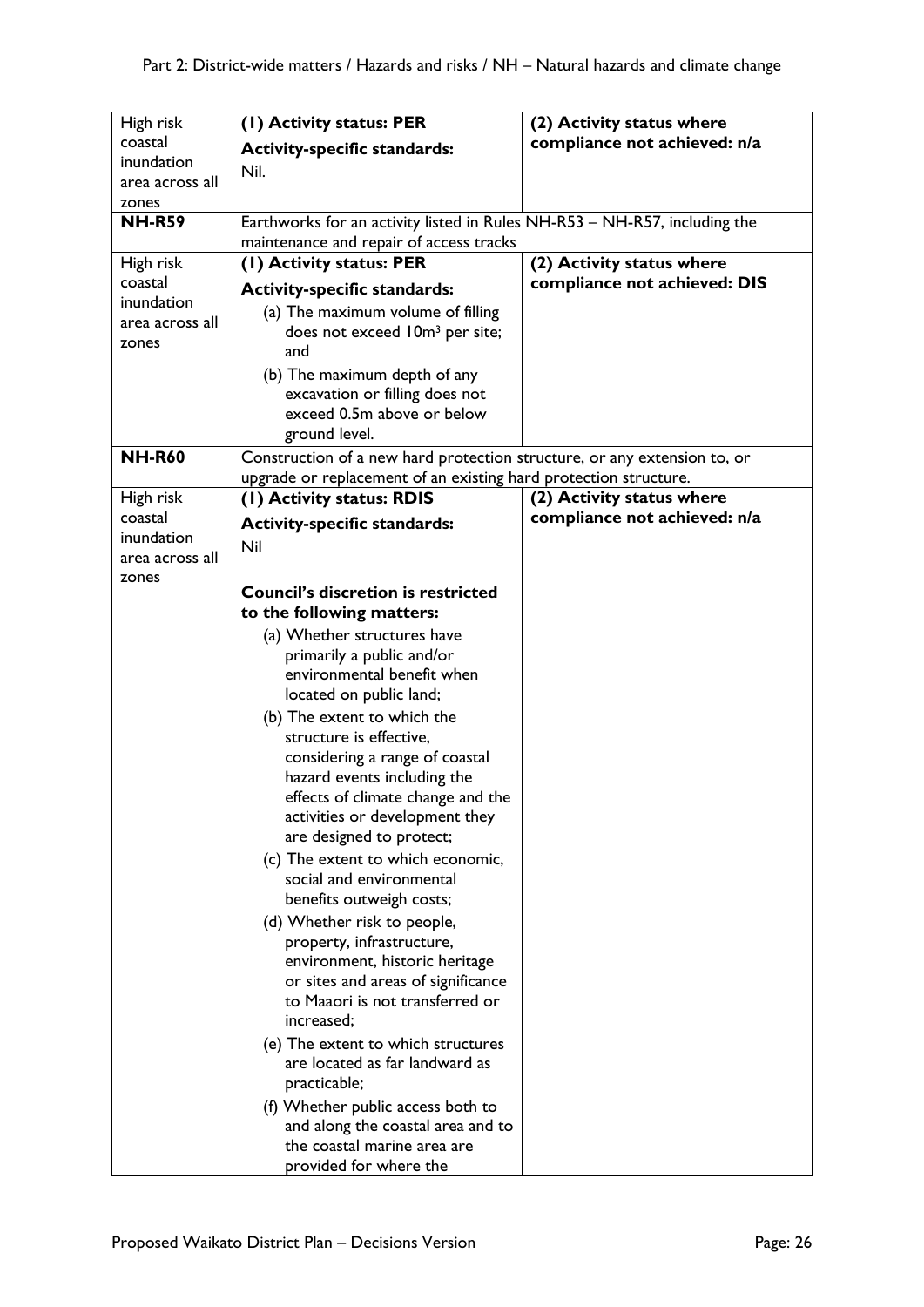|                        | structure is located on public                                                                                                                                        |
|------------------------|-----------------------------------------------------------------------------------------------------------------------------------------------------------------------|
|                        | land; and                                                                                                                                                             |
|                        | (g) Whether an adaptive                                                                                                                                               |
|                        | management strategy has been                                                                                                                                          |
|                        | prepared to manage coastal<br>hazards, and whether the                                                                                                                |
|                        | structure is consistent with that                                                                                                                                     |
|                        | strategy.                                                                                                                                                             |
| <b>NH-R61</b>          | Earthworks not provided for in Rule NH-59                                                                                                                             |
| High risk              | <b>Activity status: DIS</b>                                                                                                                                           |
| coastal                |                                                                                                                                                                       |
| inundation             |                                                                                                                                                                       |
| area across all        |                                                                                                                                                                       |
| zones                  |                                                                                                                                                                       |
| <b>NH-R62</b>          | Construction of new utilities not provided for in Rules NH-R56 and NH-R57                                                                                             |
| High risk              | <b>Activity status: DIS</b>                                                                                                                                           |
| coastal                |                                                                                                                                                                       |
| inundation             |                                                                                                                                                                       |
| area across all        |                                                                                                                                                                       |
| zones<br><b>NH-R63</b> |                                                                                                                                                                       |
|                        | Upgrading of existing utilities not provided for in Rules NH-R55 and NH-R56                                                                                           |
| High risk              | <b>Activity status: DIS</b>                                                                                                                                           |
| coastal<br>inundation  |                                                                                                                                                                       |
| area across all        |                                                                                                                                                                       |
|                        |                                                                                                                                                                       |
|                        |                                                                                                                                                                       |
| zones                  |                                                                                                                                                                       |
| <b>NH-R64</b>          | Subdivision that creates one or more additional vacant lot(s) where the                                                                                               |
|                        | additional lot(s) are partially within the High risk coastal inundation area and<br>each additional lot(s) contains a net site area capable of containing a complying |
|                        | building platform entirely outside the High risk coastal inundation area.                                                                                             |
|                        |                                                                                                                                                                       |
|                        | This rule does not apply to subdivision for a utility allotment, access allotment or                                                                                  |
|                        | subdivision to create a reserve allotment.<br><b>Activity status: DIS</b>                                                                                             |
| High risk<br>coastal   |                                                                                                                                                                       |
| inundation             |                                                                                                                                                                       |
| area across all        |                                                                                                                                                                       |
| zones                  |                                                                                                                                                                       |
| <b>NH-R65</b>          | Construction of a new building or additions to an existing building, not provided<br>for in Rules NH-R53 - NH-R57, NH-R62 - NH-R63                                    |
| High risk              | <b>Activity status: DIS</b>                                                                                                                                           |
| coastal                |                                                                                                                                                                       |
| inundation             |                                                                                                                                                                       |
| area across all        |                                                                                                                                                                       |
| zones                  |                                                                                                                                                                       |
| <b>NH-R66</b>          | Subdivision to create one or more additional lot(s) that does not comply with<br>Rule NH-R64                                                                          |
|                        |                                                                                                                                                                       |
|                        | This rule does not apply to subdivision for a utility allotment, access allotment or                                                                                  |
|                        | subdivision to create a reserve allotment.                                                                                                                            |
| High risk              | <b>Activity status: NC</b>                                                                                                                                            |
| coastal<br>inundation  |                                                                                                                                                                       |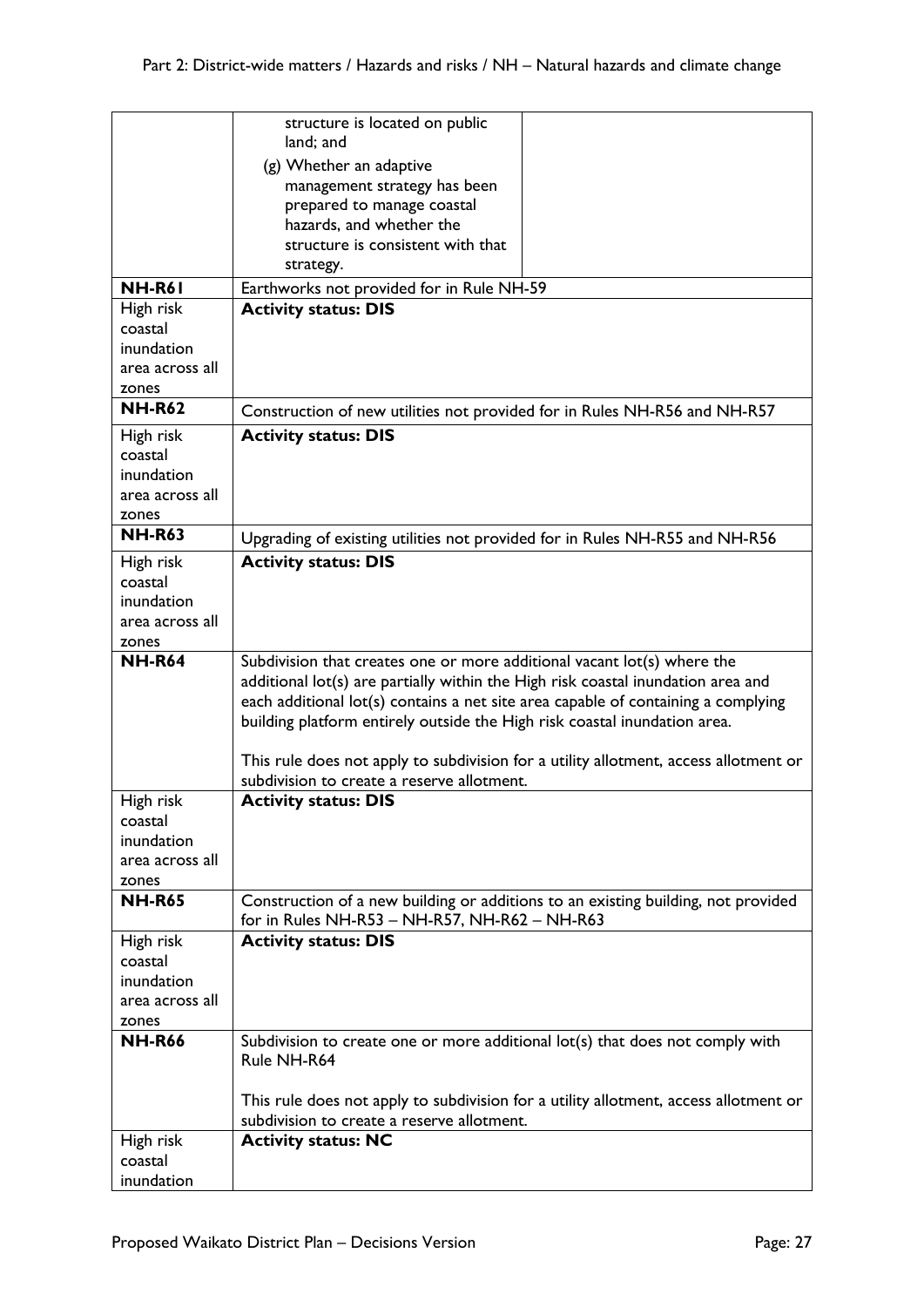| area across all |                                            |
|-----------------|--------------------------------------------|
| zones           |                                            |
| <b>NH-R67</b>   | Emergency service facilities and hospitals |
| High risk       | <b>Activity status: NC</b>                 |
| coastal         |                                            |
| inundation      |                                            |
| area across all |                                            |
| zones           |                                            |

*Mine subsidence risk area*

| <b>NH-R68</b> | Additions to an existing building                                            |                                                           |
|---------------|------------------------------------------------------------------------------|-----------------------------------------------------------|
| Mine          | (1) Activity status: PER                                                     | (2) Activity status where                                 |
| subsidence    | <b>Activity-specific standards:</b>                                          | compliance not achieved: RDIS                             |
| risk area     | (a) Additions do not increase the                                            | <b>Council's discretion is restricted</b>                 |
| across all    | gross floor area of the building                                             | to the following matters:                                 |
| zones         | by more than 15m <sup>2</sup> ; and                                          | (a) Construction standards and                            |
|               | (b) Additions do not result in the                                           | materials;                                                |
|               | length of any wall of the building                                           | (b) Suitability of the site for                           |
|               | exceeding 20m.                                                               | development; and                                          |
|               |                                                                              | (c) The potential effects on health                       |
|               |                                                                              | and safety.                                               |
| <b>NH-R69</b> | Standalone garage                                                            |                                                           |
| Mine          | (1) Activity status: PER                                                     | (2) Activity status where                                 |
| subsidence    | <b>Activity-specific standards:</b>                                          | compliance not achieved: RDIS                             |
| risk area     | (a) The gross floor area of the                                              | <b>Council's discretion is restricted</b>                 |
| across all    | building does not exceed 55m <sup>2</sup> ;                                  | to the following matters:                                 |
| zones         | and                                                                          | (a) Construction standards and                            |
|               | (b) The maximum length of any wall                                           | materials;                                                |
|               | does not exceed 20m.                                                         | (b) Suitability of the site for                           |
|               |                                                                              | development; and                                          |
|               |                                                                              | (c) The potential effects on health                       |
|               |                                                                              | and safety.                                               |
| <b>NH-R70</b> | Construction, replacement, repair, minor upgrading, upgrading or maintenance |                                                           |
| Mine          | of utilities and associated earthworks                                       |                                                           |
| subsidence    | (1) Activity status: PER                                                     | (2) Activity status where<br>compliance not achieved: n/a |
| risk area     | <b>Activity-specific standards:</b>                                          |                                                           |
| across all    | Nil.                                                                         |                                                           |
| zones         |                                                                              |                                                           |
| <b>NH-R71</b> | Earthworks                                                                   |                                                           |
| Mine          | (I) Activity status: PER                                                     | (2) Activity status where                                 |
| subsidence    | <b>Activity-specific standards:</b>                                          | compliance not achieved: RDIS                             |
| risk area     | (a) The maximum volume of filling                                            | <b>Council's discretion is restricted</b>                 |
| across all    | does not exceed 20m <sup>3</sup> per site;                                   | to the following matters:                                 |
| zones         | and                                                                          | (a) Location and scale of                                 |
|               | (b) The maximum depth of any                                                 | earthworks;                                               |
|               | excavation or filling does not                                               | (b) Geotechnical and geological                           |
|               | exceed Im above or below                                                     | stability of the site following the                       |
|               | ground level.                                                                | completion of earthworks;                                 |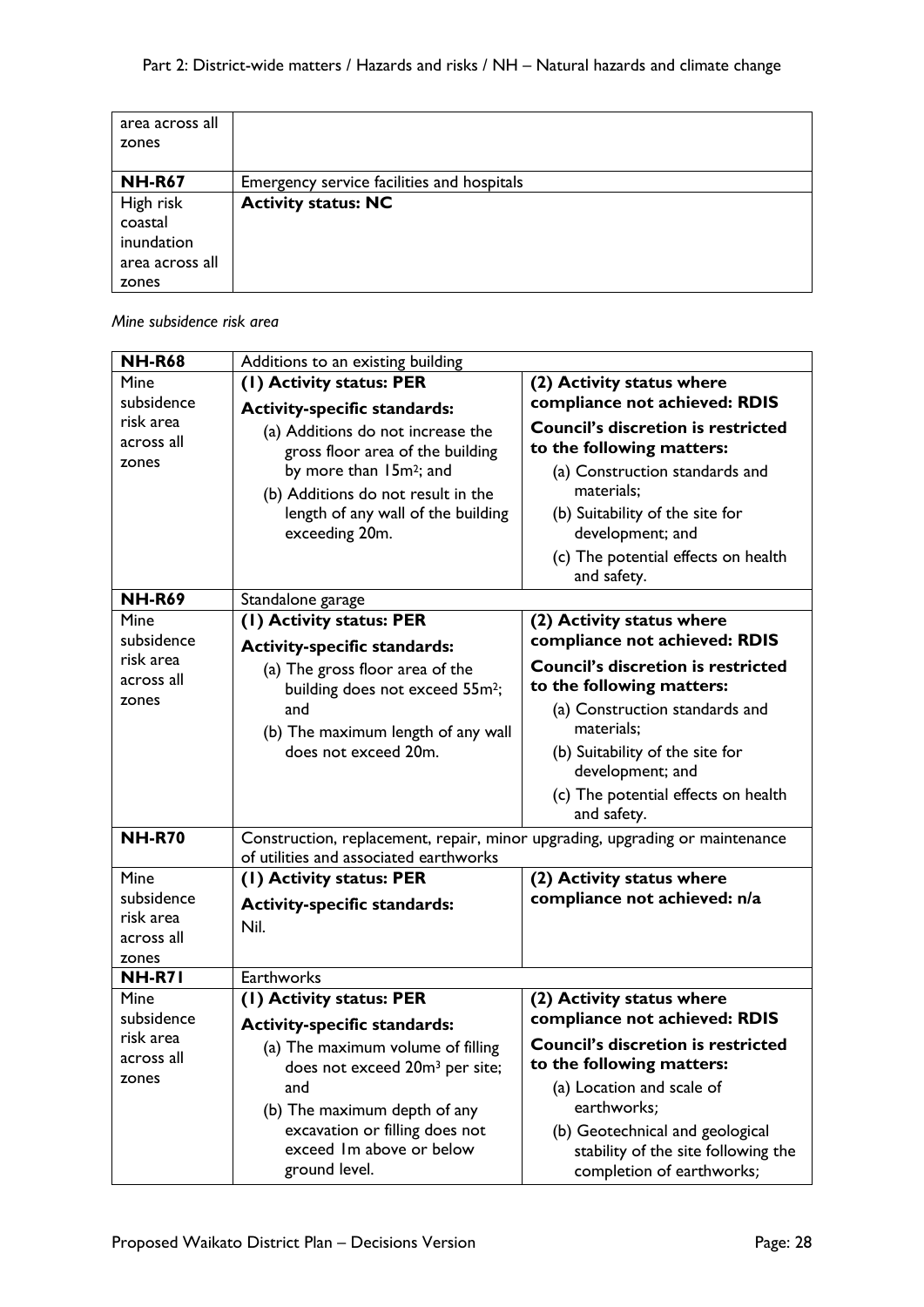| <b>NH-R72</b>                                  | The construction or alteration of a building that is not provided for under Rule<br>Rules NH-R68 - NH-R71 where a Consent Notice is registered against the<br>Record of Title confirming that a geotechnical assessment has been approved at<br>the time of subdivision and the approved geotechnical report confirms that the<br>ground is suitable for building development and the building development is in                                                                                            | (c) Risk to people and property<br>from subsidence as a result of<br>earthworks; and<br>(d) Any other mitigation measures<br>to reduce risk. |
|------------------------------------------------|-------------------------------------------------------------------------------------------------------------------------------------------------------------------------------------------------------------------------------------------------------------------------------------------------------------------------------------------------------------------------------------------------------------------------------------------------------------------------------------------------------------|----------------------------------------------------------------------------------------------------------------------------------------------|
|                                                | accordance with any recommendations of the geotechnical report.                                                                                                                                                                                                                                                                                                                                                                                                                                             |                                                                                                                                              |
| Mine                                           | (I) Activity status: CON                                                                                                                                                                                                                                                                                                                                                                                                                                                                                    | (2) Activity status where                                                                                                                    |
| subsidence<br>risk area<br>across all<br>zones | <b>Activity-specific standards:</b><br>Nil.                                                                                                                                                                                                                                                                                                                                                                                                                                                                 | compliance not achieved: n/a                                                                                                                 |
|                                                | Council's control is reserved to<br>the following matters:                                                                                                                                                                                                                                                                                                                                                                                                                                                  |                                                                                                                                              |
|                                                | (a) The degree to which the<br>requirements and<br>recommendations of the<br>geotechnical report approved at<br>the time of subdivision have<br>been incorporated in the<br>building design; and<br>(b) Whether confirmation is<br>provided from a suitably<br>experienced and qualified<br>geotechnical engineer that<br>confirms the proposed building<br>development is consistent with<br>the recommendations and<br>requirements of the geotechnical<br>report approved at the time of<br>subdivision. |                                                                                                                                              |
| <b>NH-R73</b>                                  | Construction of a building, or reconstruction of, or accessory building or the<br>reconstruction of or additions to an existing building not provided for in Rules<br>NH-R68 - NH-R70 or NH-R72                                                                                                                                                                                                                                                                                                             |                                                                                                                                              |
| Mine                                           | (I) Activity status: RDIS                                                                                                                                                                                                                                                                                                                                                                                                                                                                                   | (2) Activity status where                                                                                                                    |
| subsidence<br>risk area<br>across all<br>zones | <b>Activity-specific standards:</b><br>Nil.                                                                                                                                                                                                                                                                                                                                                                                                                                                                 | compliance not achieved: n/a                                                                                                                 |
|                                                | <b>Council's discretion is restricted</b><br>to the following matters:                                                                                                                                                                                                                                                                                                                                                                                                                                      |                                                                                                                                              |
|                                                | (a) Construction standards and<br>materials;<br>(b) Suitability of the site for<br>development; and<br>(c) The potential effects on health                                                                                                                                                                                                                                                                                                                                                                  |                                                                                                                                              |
|                                                | and safety.                                                                                                                                                                                                                                                                                                                                                                                                                                                                                                 |                                                                                                                                              |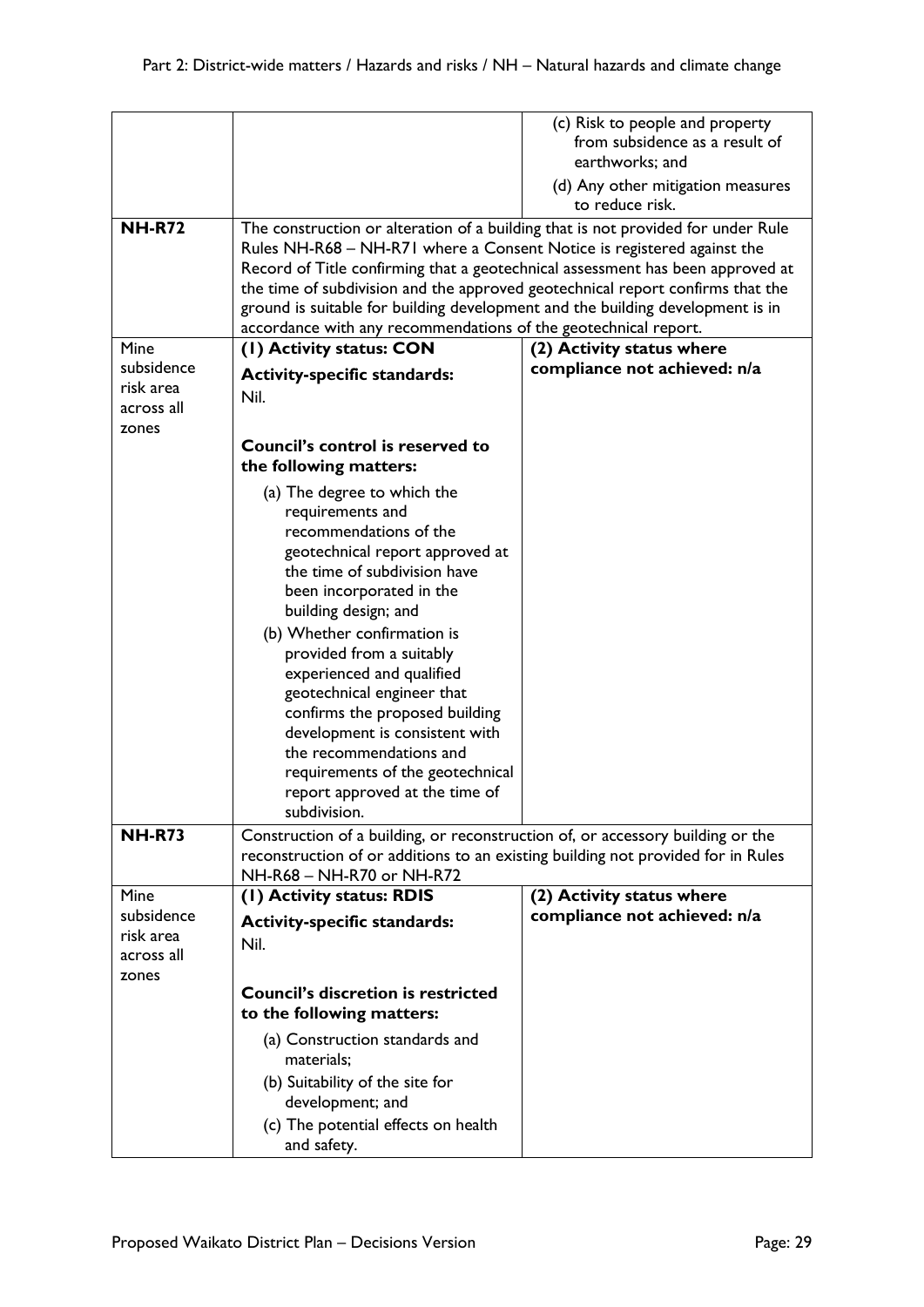| <b>NH-R74</b>                                          | Subdivision to create one or more additional vacant lot(s) other than a utility<br>allotment, access allotment or subdivision to create a reserve allotment |
|--------------------------------------------------------|-------------------------------------------------------------------------------------------------------------------------------------------------------------|
| Mine<br>subsidence<br>risk area<br>across all<br>zones | <b>Activity status: DIS</b>                                                                                                                                 |

## *Liquefaction*

| <b>NH-R75</b> | Overview of method                                                                                                                                                                                                                                                                                                                                                                                                                                                                                                                                                                                                                                                                                                                                                                                                                                                                                                                                                                                                        |
|---------------|---------------------------------------------------------------------------------------------------------------------------------------------------------------------------------------------------------------------------------------------------------------------------------------------------------------------------------------------------------------------------------------------------------------------------------------------------------------------------------------------------------------------------------------------------------------------------------------------------------------------------------------------------------------------------------------------------------------------------------------------------------------------------------------------------------------------------------------------------------------------------------------------------------------------------------------------------------------------------------------------------------------------------|
| All zones     | (1) Areas in the District susceptible to liquefaction have not been identified on<br>the planning maps as a natural hazard overlay as is the case with the other<br>natural hazards in this chapter. Where specific land uses have already been<br>identified as restricted discretionary activities in the activity status tables in<br>the relevant zone, liquefaction risk has been added as a matter over which<br>the Council will reserve its discretion, where it is considered relevant for<br>that activity. To satisfy the requirements of sections 104 and 106 of the<br>RMA, identification of appropriate mitigation may be required where the site<br>and proposed development are considered vulnerable to liquefaction based<br>on site-specific characteristics. It is expected that best practice geotechnical<br>and engineering methods will be used to ensure that the site is suitable for<br>the intended use.<br>(2) Where potential liquefaction risk is identified as a matter that the Council |
|               | restricts its discretion to, the additional matters outlined in Rules NH-R76<br>and NH-R77 below apply where relevant.                                                                                                                                                                                                                                                                                                                                                                                                                                                                                                                                                                                                                                                                                                                                                                                                                                                                                                    |
| <b>NH-R76</b> | Additional matters of restricted discretion for subdivision to create one or more<br>additional vacant lots - liquefaction risk                                                                                                                                                                                                                                                                                                                                                                                                                                                                                                                                                                                                                                                                                                                                                                                                                                                                                           |
| All zones     | (1) Where potential liquefaction risk is identified as a matter that the Council<br>will restrict its discretion to in a subdivision rule elsewhere in this Plan, and<br>where that proposal involves subdivision to create one or more additional<br>vacant lots, the Council restricts its discretion to the following additional<br>matters (note: these matters will also be relevant to the assessment of a<br>discretionary or non-complying resource consent application where a<br>potential liquefaction hazard has been identified on a site):                                                                                                                                                                                                                                                                                                                                                                                                                                                                  |
|               | (a) Geotechnical assessment and/or investigation of any potential liquefaction<br>hazard on the site at a level sufficient to confirm the level of risk and its<br>suitability for the proposed activity (refer to the information requirements<br>in section below);                                                                                                                                                                                                                                                                                                                                                                                                                                                                                                                                                                                                                                                                                                                                                     |
|               | (b) Measures proposed to mitigate the effects of liquefaction hazard if present<br>including:<br>(i) Location, size, layout and design of allotments, structures, and building                                                                                                                                                                                                                                                                                                                                                                                                                                                                                                                                                                                                                                                                                                                                                                                                                                            |
|               | platforms, including consideration given to alternative siting away from<br>where liquefaction risk is greatest;                                                                                                                                                                                                                                                                                                                                                                                                                                                                                                                                                                                                                                                                                                                                                                                                                                                                                                          |
|               | (ii) Location, timing, scale and nature of earthworks;                                                                                                                                                                                                                                                                                                                                                                                                                                                                                                                                                                                                                                                                                                                                                                                                                                                                                                                                                                    |
|               | (iii) Provision for ground strengthening and foundation design;                                                                                                                                                                                                                                                                                                                                                                                                                                                                                                                                                                                                                                                                                                                                                                                                                                                                                                                                                           |
|               | (iv) Provision for resilient services and infrastructure, including<br>wastewater, water supply, roads and access;                                                                                                                                                                                                                                                                                                                                                                                                                                                                                                                                                                                                                                                                                                                                                                                                                                                                                                        |
|               | (v) Setbacks in relation to waterways, waterbodies or any steep change in<br>ground elevation, sloping ground or free face, or alternative<br>geotechnical measures to address any identified potential for lateral<br>spread; and                                                                                                                                                                                                                                                                                                                                                                                                                                                                                                                                                                                                                                                                                                                                                                                        |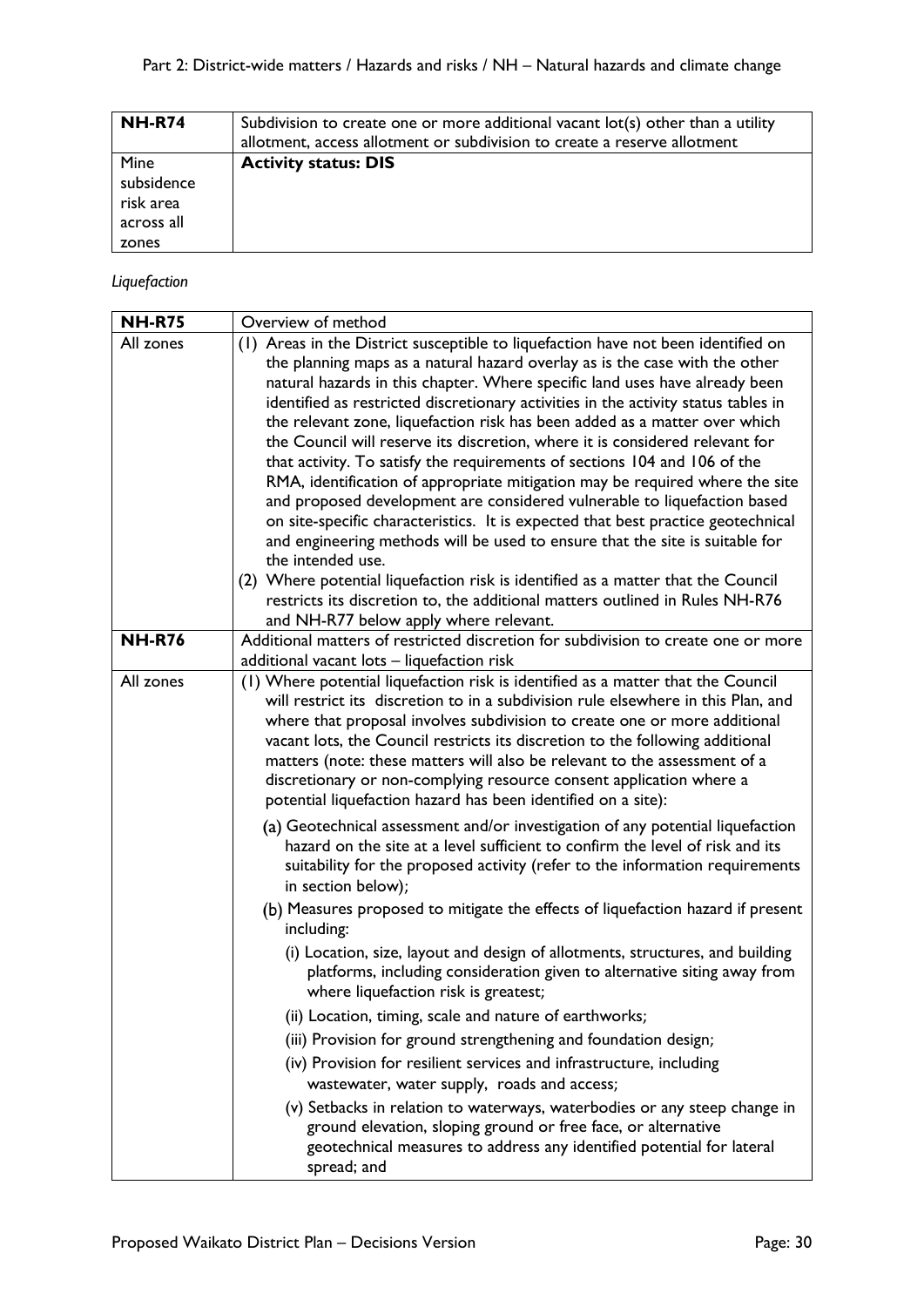|               | (vi) Effects on adjoining properties.                                                                                                                                                                                                                                                                                                                                                                                                                           |
|---------------|-----------------------------------------------------------------------------------------------------------------------------------------------------------------------------------------------------------------------------------------------------------------------------------------------------------------------------------------------------------------------------------------------------------------------------------------------------------------|
| <b>NH-R77</b> | Additional matters of restricted discretion for new land use (e.g., multi-unit<br>development) - liquefaction risk                                                                                                                                                                                                                                                                                                                                              |
| All zones     | (1) Where potential liquefaction risk is identified as a matter that the Council<br>will restrict its discretion to in a rule elsewhere in this Plan for new land use,<br>the Council restricts its discretion to the following additional matters (note:<br>these matters will also be relevant to the assessment of a discretionary or<br>non-complying resource consent application where a potential liquefaction<br>hazard has been identified on a site): |
|               | (a) Geotechnical assessment and/or investigation of any potential liquefaction<br>hazard on the site at a level sufficient to confirm the level of risk and its<br>suitability for the proposed activity (refer to the information requirements<br>in section below);                                                                                                                                                                                           |
|               | (b) Measures proposed to mitigate the effects of liquefaction hazard, if<br>present, including:                                                                                                                                                                                                                                                                                                                                                                 |
|               | (i) Location, size, layout and design of buildings, structures, car parking<br>areas, access and provision for resilient infrastructure and services,<br>including wastewater, stormwater and water supply;                                                                                                                                                                                                                                                     |
|               | (ii) Location, timing, scale and nature of earthworks;                                                                                                                                                                                                                                                                                                                                                                                                          |
|               | (iii) Provision for ground strengthening and foundation design;                                                                                                                                                                                                                                                                                                                                                                                                 |
|               | (iv) Setbacks in relation to waterways, waterbodies or any steep change in<br>ground elevation, sloping ground (or free face, or alternative<br>geotechnical measures to address any identified potential for lateral<br>spread);                                                                                                                                                                                                                               |
|               | (v) Consideration given to ease of repair (including access to repair<br>damaged structures) of liquefaction-induced damage; and                                                                                                                                                                                                                                                                                                                                |
|               | (vi) Effects on adjoining properties.                                                                                                                                                                                                                                                                                                                                                                                                                           |

#### *Advice note:*

*Effects on archaeological sites, both recorded (identified by the New Zealand Archaeological Association) and unrecorded, are regulated under the Heritage New Zealand Pouhere Taonga Act 2014. Heritage New Zealand Pouhere Taongo must be contacted regarding development and the need to undertake an archaeological assessment to determine the need for an archaeological authority. In the event of an accidental discovery, the Heritage New Zealand Pouhere Taonga Lower Northern Office must be contacted immediately.*

## **Information Requirements for all resource consent applications addressing natural hazards**

#### **NH-INFO1 – General**

- (1) The following documents, to the extent relevant to the proposal:
	- (a) Geotechnical assessment, including identification and assessment of any potentially liquefaction prone land and land subject to slope instability;
	- (b) An assessment of natural hazard risk, including the type of natural hazards present, such as flooding, slope stability, liquefaction, subsidence and coastal hazards. The assessment shall include the level of risk and any increase in risk as a result of the proposal associated with each hazard. Where applicable, the projected effects of climate change over the period to 2120 must be included;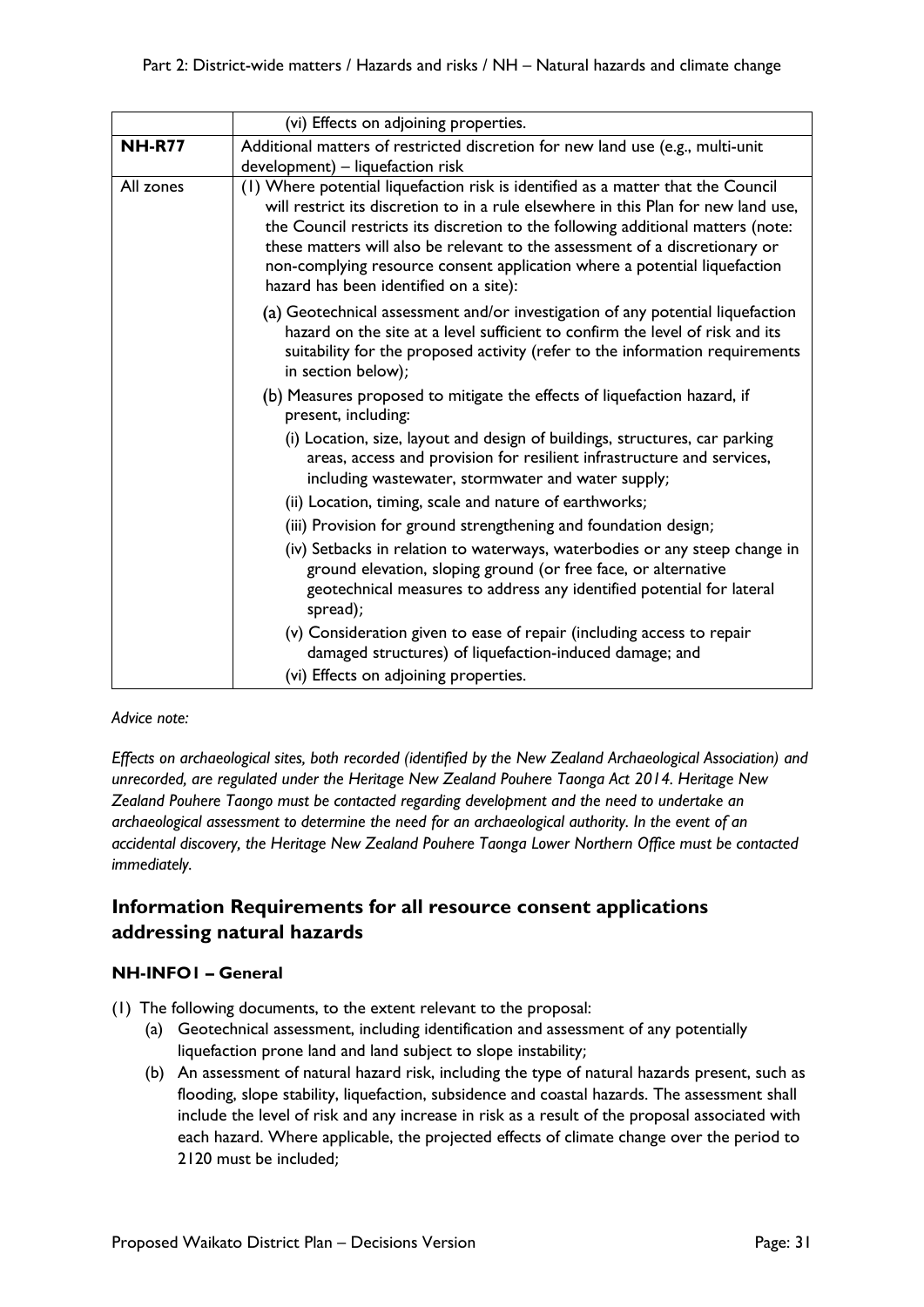- (c) Remediation and mitigation measures necessary to make the site and any proposed buildings suitable for the proposed use, such as minimum floor levels, foundation design for relocatability, and appropriate time limits and/or triggers for the removal of any building and onsite wastewater disposal systems.
- (2) Plans identifying:
	- (a) Topographical features within the site and surrounding area; and
	- (b) The location of natural hazards on all or part of the site.
- (3) Consideration of the information contained in the following stormwater catchment management plans, or any approved updated version, where relevant:
	- (a) Ngaruawahia Catchment Management Plan, March 2015;
	- (b) Tamahere Stormwater Catchment Management Plan and Report, 2011
	- (c) Port Waikato Stormwater Catchment Management Plan and Report, 2004;
	- (d) Pokeno Catchment Management Plan, 2010;
	- (e) Te Kauwhata Catchment Management Plan, 2009; or
	- (f) Tuakau Catchment Management Plan, Draft 2014.

#### **NH-INFO2 – Liquefaction potential**

- (1) For land use resource consent applications where the additional matters the Council will restrict its discretion to include liquefaction, as per Rule NH-R77, the following information is required:
	- (a) A preliminary geotechnical assessment in sufficient detail to determine:
		- (i) The liquefaction vulnerability category, being either "liquefaction damage is unlikely" or "liquefaction damage is possible", as shown in Table 4.4 in "Preliminary Document: Planning and engineering guidance for potentially liquefaction prone land – Resource Management Act and Building Act aspects. Pub MfE and MBIE, September 2017"; or
		- (ii) Whether or not the site is susceptible to liquefaction using an alternative accepted method, observation, or desktop study.
	- (b) Where a "liquefaction damage is possible" category has been identified for the site as per NH-INFO2(1)(a)(i) above, or an alternative accepted method, observation or desktop study indicates that the site is susceptible to liquefaction as per NH-INFO2(1)(a)(ii) above, the assessment will be required to determine the liquefaction vulnerability in more detail, and in proportion to the scale and significance of the liquefaction hazard, and must:
		- (i) Identify any areas which require particular ground strengthening or other mitigation measures, and recommendations for such mitigation; and
		- (ii) Identify areas to be excluded from built development, due to liquefaction hazard constraints (which includes lateral spread), or which require geotechnical setbacks; and
		- (iii) Indicate options and recommended locations for the proposed activities and infrastructure recommended by the geotechnical engineer.
	- (c) All geotechnical assessments in respect of liquefaction risk are to be prepared by a suitably qualified and experienced engineer with experience in geotechnical engineering or a Professional Engineering Geologist (IPENZ registered).
- (2) For subdivision consent applications that create one or more additional vacant lots as per Rule NH-R76:
	- (a) An assessment in accordance with  $NH-INFO2(1)(a)$  above will be required to be provided.
	- (b) Where a "liquefaction damage is possible" category has been identified for the site as per  $15.13.2(1)(a)(i)$  above, or an alternative accepted method, observation, or desktop study indicates that the site is susceptible to liquefaction as per  $NH-INFO2(1)(a)(ii)$ above, the subdivision application will be required to include sufficient information and proposed measures to satisfy that liquefaction risk can be adequately avoided, remedied or mitigated, including the potential effects of lateral spread.